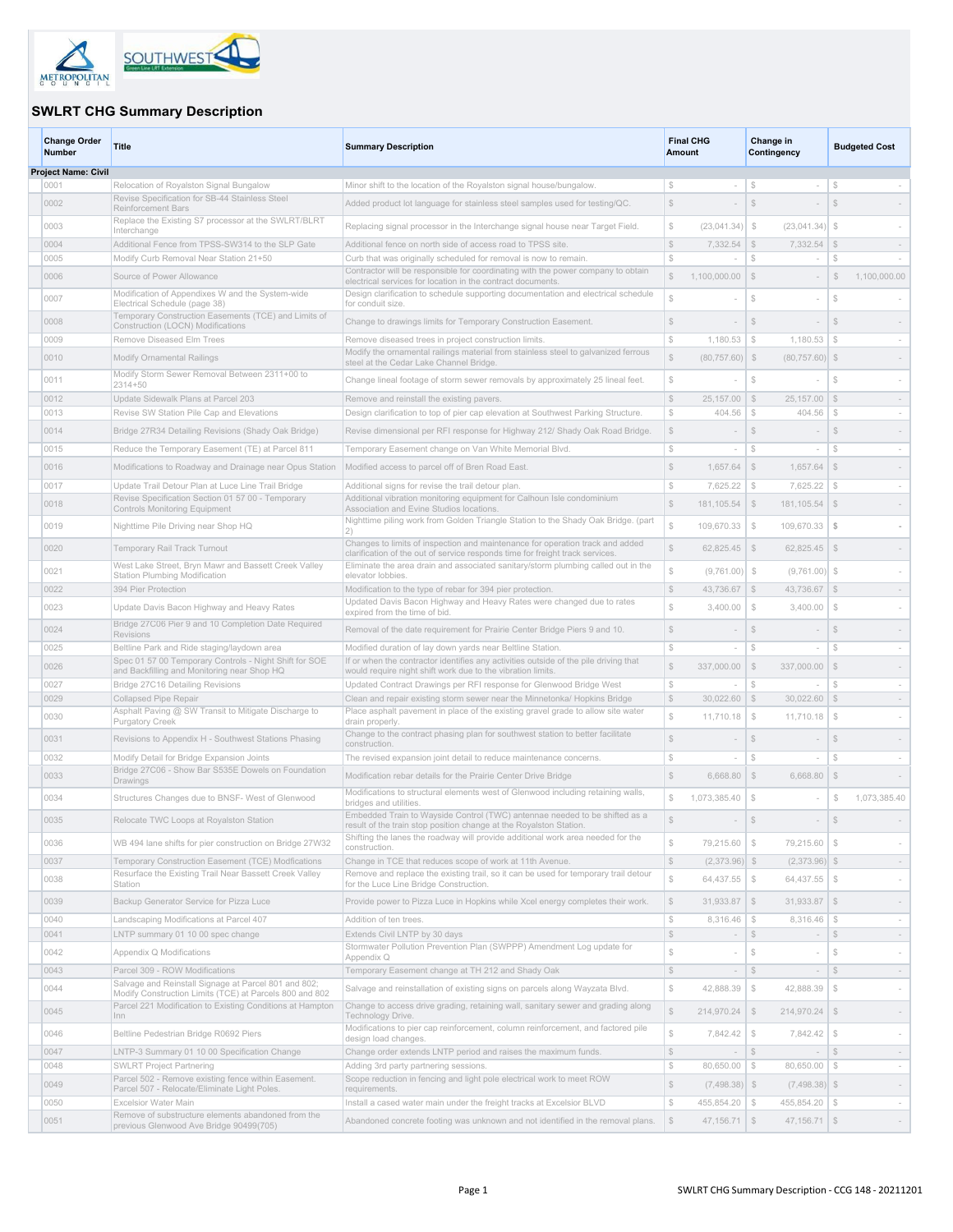| <b>Change Order</b><br>Number | Title                                                                                                     | <b>Summary Description</b>                                                                                                                                                    | <b>Final CHG</b><br><b>Amount</b>                     | Change in<br>Contingency                                         | <b>Budgeted Cost</b>                      |
|-------------------------------|-----------------------------------------------------------------------------------------------------------|-------------------------------------------------------------------------------------------------------------------------------------------------------------------------------|-------------------------------------------------------|------------------------------------------------------------------|-------------------------------------------|
| 0052                          | Remove six (6) 7'X7'X7' concrete anchors                                                                  | Concrete blocks were unknown and not identified in the removal plans.                                                                                                         | S<br>26,372.06                                        | $\mathcal{F}$<br>26,372.06                                       | S.<br>$\sim$                              |
| 0053                          | Trail Paving Asphalt Mix Designs                                                                          | Change from base course to wear course a asphalt mix designs.                                                                                                                 | $\mathbb{S}$<br>$17,206.73$ \$                        | 17,206.73                                                        | $\mathcal{F}$<br>$\sim$                   |
| 0054                          | Generator for WM H McCoy and 43 Hoops Basketball<br>Academy                                               | Provide temporary power during support of excavation work for Blake pedestrian<br>tunnel. Change is Part 1 and will be paid out on actuals.                                   | $\mathbb{S}$<br>37,588.67                             | $\mathbb{S}$<br>37,588.67                                        | $\mathcal{F}$                             |
| 0055                          | Fetl / Smetana Alternate Staging Plan                                                                     | Modifications to phasing plans and provide a temporary bypass road.                                                                                                           | $\mathbb{S}$<br>37.050.40                             | $\mathcal{S}$<br>37,050.40                                       | $\mathcal{S}$                             |
| 0057                          | Revise Draintile Alignment to Avoid Parcel 401                                                            | Modifying drain tile removals and alignment to avoid parcel 401                                                                                                               | $\mathbb{S}$<br>$(2,022.83)$ \$                       | $(2,022.83)$ \$                                                  | $\sim$                                    |
| 0058                          | <b>Drainage Clarifications</b>                                                                            | Elevation changes to drainage plan to conflicts during construction.                                                                                                          | $\mathbb{S}$<br>$(1,097.25)$ \$                       | $(1,097.25)$ \$                                                  | $\sim$                                    |
| 0059                          | Golden Triangle Station Encase GRS Conduit                                                                | Concrete encase all direct bury conduit with-in the footprint of Golden Triangle<br>Station.                                                                                  | $\mathbb{S}$<br>70,435.87                             | $\mathbb{S}$<br>70,435.87                                        | $\mathbb{S}$                              |
| 0060                          | Kenilworth Tunnel / Track Drawing Revision (RFI 5 & 12)                                                   | Adjustment to tunnel excavation elevation.                                                                                                                                    | $\mathbb{S}$<br>229,760.32                            | \$<br>229,760.32                                                 | $\mathcal{F}$<br>$\sim$                   |
| 0061                          | Additional Opus Area MOT Bituminous Paving                                                                | Provide a temporary access road to Parcel 315.                                                                                                                                | ${\mathbb S}$<br>194,731.09                           | $\mathcal{S}$<br>194,731.09                                      | $$\mathbb{S}$$<br>$\sim$                  |
| 0062                          | Vibration and Sound Monitoring                                                                            | Modifies vibration and noise monitoring requirements at four project locations.<br>Change which allows construction of the LRT tunnel under TH 62 during the                  | $\mathbb{S}$<br>689,058.82                            | $\mathcal{S}$<br>689,058.82                                      | $\mathcal{S}$<br>$\sim$                   |
| 0063                          | TH 62 Tunnel Construction/Red Circle/Yellow Circle Drive                                                  | winter                                                                                                                                                                        | $\mathbb{S}$<br>632,726.65                            | $\mathcal{S}$<br>632,726.65                                      | $\mathbb{S}$                              |
| 0064                          | Specification Section 01 29 73 - Schedule of Values                                                       | Extend the use of Schedule of Values for contractor invoice payments.                                                                                                         | $\mathbb{S}$<br>$\sim$                                | $\mathbb{S}$<br>$\sim$                                           | $\mathcal{Z}$<br>$\sim$                   |
| 0065                          | Utility Relocations at West Lake Station near 31st Street                                                 | Modifications to roadway, drainage, and utilities at 31st Street                                                                                                              | $\mathbb{S}$<br>864,408.02                            | $\mathcal{S}$<br>380,408.02                                      | $\mathcal{S}$<br>484,000.00               |
| 0066                          | Relocated Landscape Materials for Opus Station<br>Gas main in conflict with contract required SOE for the | Moving Tree Locations in the Contract Drawings<br>Contractor's support of excavation required a location of the gas line for safety                                           | $\mathbb{S}$<br>$\sim$                                | $\mathbb{S}$<br>$\sim$                                           | $$\mathbb{S}$$<br>$\sim$                  |
| 0067                          | <b>Blake Underpass</b>                                                                                    | reasons                                                                                                                                                                       | Ŝ<br>584,648.68                                       | $\mathcal{S}$<br>584,648.68                                      | $\mathbb{S}$                              |
| 0068                          | Re-define demolition limits at Parcel #424 post roof<br>collapse                                          | Additional site security, engineering and construction of temporary shoring at the<br>Hopkins Tech Center due to partial roof collapse. Part 1 will be paid on actuals.       | $\mathbb{S}$<br>98,083.80                             | \$<br>98,083.80                                                  | $\mathcal{F}$                             |
| 0069                          | Nine Mile Creek Bridge Sanitary Sewer                                                                     | This change resulted from RFI                                                                                                                                                 | $$\mathbb{S}$$<br>23,750.29                           | $\mathcal{F}$<br>23,750.29                                       | S.<br>$\sim$                              |
| 0070                          | CKLN 188 SOE - Duct Bank Relocation                                                                       | SOE design modifications to support utility relocation                                                                                                                        | $$\mathbb{S}$$<br>273,354.74                          | \$<br>273,354.74                                                 | $\mathcal{F}$<br>$\sim$                   |
| 0071                          | Bridge Construction by the City of St. Louis- @ Wooddale<br>and Hwy 7                                     | Removal of curb and gutter work from civil contractor's scope at intersection.                                                                                                | $\mathbb{S}$<br>(43,980.78)                           | - \$<br>(43,980.78)                                              | -S                                        |
| 0072                          | Eliminate a Parking Lot at Golden Triangle Station                                                        | Removing second Park And Ride lot from the Golden Triangle station location.                                                                                                  | $\mathbb{S}$<br>$(340, 272.09)$ \$                    | $(340, 272.09)$ \$                                               | $\sim$                                    |
| 0073                          | TH100 BR 27W34 drawing change                                                                             | Modification of a 2" inset at each face of the pier for the HWY 100 Fright Bridge                                                                                             | $\mathbb{S}$<br>4,521.25                              | $\frac{1}{2}$<br>4,521.25                                        | $\mathcal{L}$<br>$\sim$                   |
| 0074                          | Revised Sanitary plan sheets from Volume 7                                                                | Field conditions of two manholes vary from plan set.                                                                                                                          | $\mathbb{S}$<br>$26,726.93$ \$                        | $26,726.93$ \$                                                   | $\sim$                                    |
| 0075                          | Stray Current Clarification for Retaining Wall<br>Specification 01 21 00 Change Asbestos and Regulated    | Adding stray current requirements for 8 retaining walls                                                                                                                       | $\mathbb{S}$<br>36,344.63                             | $\mathcal{L}$<br>36,344.63                                       | S.<br>$\sim$                              |
| 0076                          | Waste                                                                                                     | Reallocation of allowance lump sum value.                                                                                                                                     | $\mathbb{S}$                                          | $\mathcal{S}$                                                    | $\mathcal{S}$<br>$\overline{\phantom{a}}$ |
| 0077                          | Appendix K - Construction Protection Plan for Historic<br>Properties (CPPHP) minor edits                  | Franklin OMF location was added and clarification to damage procedures for<br>historic properties                                                                             | S                                                     | S                                                                | $$\mathbb{S}$$<br>$\sim$                  |
| 0078                          | Delay to Manifest Train                                                                                   | Two hour delay to a train on the Bass Lake Spur.                                                                                                                              | $$\mathbb{S}$$<br>(4,662.00)                          | $\mathcal{S}$<br>(4,662.00)                                      | $\mathbb{S}$<br>$\sim$                    |
| 0079                          | Relocation of Lift Station at Blake Road                                                                  | Changed the location of the storm lift station                                                                                                                                | $\mathbb{S}$<br>70,377.53                             | $\mathcal{S}$<br>70,377.53                                       | S.<br>$\sim$                              |
| 0080                          | Grading near trailhead south of Smetana Rd<br>TH 100 bridge (27303), LRT over BNSF (R0697) &              | Adjusts the grading and landscape to match with existing conditions at trailhead                                                                                              | $\mathbb{S}$                                          | S                                                                | $\mathcal{S}$<br>$\overline{\phantom{a}}$ |
| 0081                          | Glenwood bridges (27C16 and 27C17) expansion joint<br>mods                                                | Change the configuration of the bridge expansion joint.                                                                                                                       | S                                                     | S.                                                               | S,                                        |
| 0082                          | Seed mix near wetlands (buffer zone) requirement Nine<br>Mile Creek Watershed District.                   | Temporary seeding mix change                                                                                                                                                  | S                                                     | S.                                                               | $\mathcal{S}$                             |
| 0083                          | Parcel 712 Sidewalk Shift                                                                                 | Adjustment to sidewalk alignment to accommodate Right of Way (ROW)<br>negotiations.                                                                                           | \$                                                    | S                                                                | $$\mathbb{S}$$                            |
| 0084                          | Eden Prairie Town Center Station Addition                                                                 | Station work related adjacent sitework and the addition of the Station Platform and<br>Canopy                                                                                 | \$11,413,550.00                                       | $\mathcal{L}$<br>4,136,630.00                                    | $\mathcal{F}$                             |
| 0085                          | Parcel 312 Storm Sewer Revisions                                                                          | Realignment of the storm sewer due to ROW negotiations                                                                                                                        | S<br>112,609.14                                       | $\mathcal{L}$<br>112,609.14                                      | $\mathbb{S}$<br>$\sim$                    |
| 0086                          | Revisions to Embedded Track Restraining Rail Separator<br><b>Block</b>                                    | Adjustment to spacing and dimension for restraining rail separator blocks.                                                                                                    | $\mathbb{S}$<br>19,486.75                             | $\mathcal{F}$<br>19,486.75                                       | $\mathcal{F}$                             |
| 0087                          | 106 Material Coordination (DQ-42)                                                                         | Modification to retaining walls and OCS pole foundations near the Kenilworth<br>channel for Section 106 compliance.                                                           | $\mathbb{S}$<br>109,107.23                            | $\mathcal{F}$<br>109, 107.23                                     | $\mathcal{F}$                             |
| 0088                          | Feltl/ Smetana Collapsed SW Pipe Repair Phase 2                                                           | Repair, cleanup and rehabilitation of area due to failed storm water line.                                                                                                    | $$\mathbb{S}$$<br>$50,224.09$ \$                      | 50,224.09                                                        | \$<br>$\sim$                              |
| 0089                          | North Side of 394 Pier Protection (RFI 319)                                                               | Modifies pier protection design to match actual field conditions.                                                                                                             | $\mathbb{S}$<br>159,477.35                            | $\mathcal{S}$<br>159,477.35                                      | $\mathcal{S}$<br>$\sim$                   |
| 0090                          | Temporary Lighting                                                                                        | Temporary Lighting for resident safety<br>Change in anchorage depth and rebar type for W.Lake St pier protection and                                                          | $\mathcal{Z}$<br>$16,439.70$ \$                       | $16,439.70$ \$                                                   | $\sim$                                    |
| 0091                          | Anchorage and Proof Load Updates                                                                          | Penn Ave Br.                                                                                                                                                                  | $$\mathbb{S}$$<br>$8,162.51$ \$                       | $8,162.51$ \$                                                    |                                           |
| 0092                          | Smetana and Feltl Road Storm/Sanitary Sewer Revisions                                                     | Conflict with existing deep sanitary sewer line and the project's design for a<br>stormwater line. Change is Part 1 and will be paid out on actuals.                          | $\mathbb{S}$<br>790,292.51                            | $\mathcal{S}$<br>790,292.51 \$                                   |                                           |
| 0093                          | Soil Depressurization System at SouthWest Station                                                         | Mitigate the potential for radon gas accumulation within the enclosed waiting area<br>at Southwest Station                                                                    | $\mathbb{S}$<br>43,688.76                             | $$\mathbb{S}$$<br>43,688.76                                      | $\mathcal{S}$<br>$\overline{\phantom{m}}$ |
| 0094                          | Opus Area Two-Way Traffic                                                                                 | Widens the bypass along Yellow Circle Drive to accommodate two-way traffic,<br>along with a reconfiguration of its intersection with the Bren Road East.                      | $\mathbb{S}$<br>$576,178.86$ \ \$                     | $576, 178.86$ \ \$                                               | $\sim$                                    |
| 0095                          | Kenilworth Additional Geotechnical Monitoring                                                             | Additional layout, install, and survey additional ground monitoring points for the<br>Kenilworth press piler operations. Change is Part 1 and will be paid out on<br>actuals. | $\mathbb{S}$<br>$130,000.00$ \$                       | $130,000.00$ \$                                                  | $\sim$                                    |
| 0096                          | Minnetonka Storm Sewer Casing                                                                             | Material change for storm sewer pipe from reinforced concrete pipe to corrugated<br>plastic pipe in a steel casing pipe.                                                      | S<br>$(43,051.07)$ \$                                 | $(43,051.07)$ \$                                                 | $\sim$                                    |
| 0097                          | Specification 01 10 00 update for LNTP                                                                    | LNTP-4 Summary 01 10 00 Specification Change                                                                                                                                  | $\mathbb{S}$                                          | $$\mathbb{S}$$                                                   | ${\mathbb S}$<br>$\sim$                   |
| 0098                          | <b>Opus Stations Sanitary Casing</b>                                                                      | Added cased crossing for sanitary line.                                                                                                                                       | $$\mathbb{S}$$<br>$37,779.31$ \$                      | $37,779.31$ \$                                                   | $\sim$                                    |
| 0099                          | Modifications at Shady Oak Road Bridge Pier 23 SOE and<br>Storm Removal                                   | 54" storm sewer is in conflict with a pier location at Shady Oak Road Bridge                                                                                                  | $\mathbb{S}$<br>321,066.48                            | $\mathcal{S}$<br>321,066.48                                      | $\mathbb{S}$<br>$\overline{\phantom{a}}$  |
| 0100                          | Revise Spacing/Orientation of Equipment at Train Stop<br>Delineators                                      | Reconfigure the Door Position Indicators and Train Stop Delineators to modify the<br>height and configuration of between car barriers.                                        | $\mathbb{S}$<br>$(23, 263.83)$ \$                     | $(23, 263.83)$ \$                                                | $\sim$                                    |
| 0101                          | Revised Plans & Specifications for Shady Oak & Blake Rd<br>Stations                                       | Minor modification to station for Shady Oak & Blake Rd Stations. Change is Part 1<br>and will be paid out on actuals.                                                         | S<br>10,000.00                                        | $$\mathbb{S}$$<br>10,000.00                                      | $\mathcal{L}$<br>$\overline{\phantom{a}}$ |
| 0102                          | TH 62 Stage 2 Crossover Survey                                                                            | Survey data for the TH 62 EB and WB lanes,                                                                                                                                    | $$\mathbb{S}$$<br>15,981.26 \$                        | 15,981.26 \$                                                     | $\sim$                                    |
| 0103                          | Redstone Parking Adjustments                                                                              | Signage, striping for on street parking and requirement of multiple fence moves                                                                                               | $\mathbb{S}$<br>$23,391.30$ \$                        | $23,391.30$ \$                                                   | $\sim$                                    |
| 0104                          | Costco pond outlet modifications                                                                          | Installation of a weir and change the casting type                                                                                                                            | $\mathbb{S}$<br>$15,169.58$ \$                        | $15,169.58$ \$                                                   | $\sim$                                    |
| 0106<br>0107                  | Cell Tower Oxford Area<br>Rebar Field Modifications                                                       | Removes the remains of an existing cell tower<br>Modifies rebar to aerial structure                                                                                           | $\mathbb{S}$<br>27,035.34<br>$\mathbb{S}$<br>8,187.64 | $\mathcal{S}$<br>$27,035.34$ \$<br>$\mathbb{S}$<br>$8,187.64$ \$ | $\sim$<br>$\sim$                          |
| 0108                          | Specification 01 10 00 update for LNTP 5                                                                  | LNTP-5 Summary 01 10 00 Specification Change                                                                                                                                  | $\mathbb{S}$                                          | $$\mathbb{S}$$                                                   | $$\mathbb{S}$$<br>$\sim$                  |
| 0109                          | Bolt Detail at Embedded Track                                                                             | Place thread locker material placed on the existing track bolts in embedded track<br>sections.                                                                                | $\mathbb S$<br>3,450.00                               | $\mathcal{F}$<br>3,450.00                                        | $\mathcal{S}$                             |
| 0110                          | Modification of Storm Sewer South of Opus Station,<br>Minnetonka- revisions                               | Modification of Storm Sewer to avoid affecting parcel 322A                                                                                                                    | $$\mathbb{S}$$                                        | $\mathcal{S}$                                                    | S.<br>$\overline{\phantom{a}}$            |
| 0111                          | Hopkins Sand Fill of Casings                                                                              | Fill steel casing annular space with sand. Change is Part 1 and will be paid out on<br>actuals.                                                                               | \$<br>$36,085.00$ \$                                  | $36,085.00$ \$                                                   | $\sim$                                    |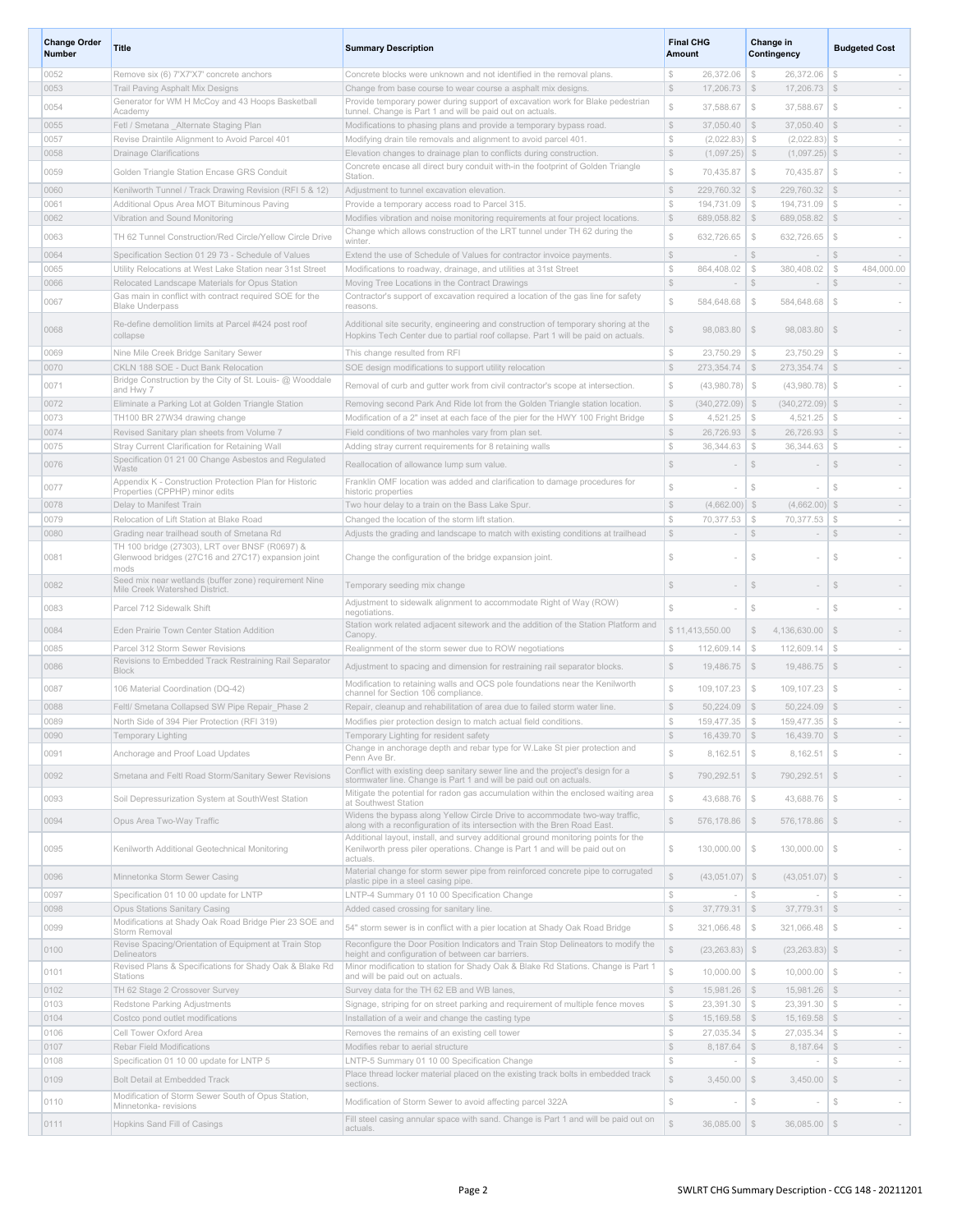| <b>Change Order</b><br>Number | <b>Title</b>                                                                                               | <b>Summary Description</b>                                                                                                                                                                                                    | Amount                       | <b>Final CHG</b><br>Change in<br>Contingency |                                           | <b>Budgeted Cost</b>                               |
|-------------------------------|------------------------------------------------------------------------------------------------------------|-------------------------------------------------------------------------------------------------------------------------------------------------------------------------------------------------------------------------------|------------------------------|----------------------------------------------|-------------------------------------------|----------------------------------------------------|
| 0112                          | AnSteel Modifications Due to Additional Handholes - All<br>Stations                                        | Modifications to the Station Steel Canopy for updated VMS.                                                                                                                                                                    | $$\mathbb{S}$$               | 266,387.68                                   | $\mathcal{L}$<br>266,387.68               | $\mathbb{S}$                                       |
| 0113                          | Valley View Bridge (27R33) Span 7 Beam 26 Adjustment                                                       | Top Flange of Beam conflicts with the North Abutment at Valley View Bridge.                                                                                                                                                   | S                            | 9,752.66                                     | $\mathcal{S}$<br>9,752.66                 | \$                                                 |
| 0114                          | Additional Fence Gates for Trail Access Easement along<br>Bass Lake Spur                                   | Provide additional access gates at corridor fencing and modifications to seeding.                                                                                                                                             | $\mathbb{S}$                 | 45.739.78                                    | $$\delta$$<br>45,739.78                   | $\mathbb{S}$                                       |
| 0115                          | Bridge 27W32 (I-494) North and South Abutment Footings<br><b>Stray Current</b>                             | Rebar modification for the bridge over I-494.                                                                                                                                                                                 | $\mathbb{S}$                 | $64,193.13$ \$                               | $64, 193.13$ \$                           |                                                    |
| 0116                          | Track, Earthwork, Drainage and Utility Work to Facilitate<br>the BNSF Track Shift                          | Change order work to for the support BNSF track shift in 2020.                                                                                                                                                                | $$\mathbb{S}$$               |                                              | $\mathbb{S}$                              | S                                                  |
| 0118                          | Building Demolition Private Utility Removal Costs                                                          | Removal of pad mounted transformers.                                                                                                                                                                                          | $$\mathbb{S}$$               | $46,195.19$ \$                               | 46, 195. 19                               | \$<br>$\sim$                                       |
| 0121                          | Special Provision S-53 Structural Concrete and SB-13 Mass<br><b>Concrete Revisions</b>                     | Specification S-53 updated to remove cast in place retaining wall stem structural<br>concrete mix design and SB-13 updated to include a mass concrete mix design<br>provision for cast in place retaining wall stem concrete. | \$                           | 264,532.63                                   | \$<br>264,532.63                          | $\mathbb{S}$                                       |
| 0122                          | Foundation modification for MN&S pier protection                                                           | Change modifies the foundation type from driven pipe piles to drilled shafts.                                                                                                                                                 | $\mathbb{S}$                 | 864,560.68                                   | $\mathcal{S}$<br>864,560.68               | \$<br>$\sim$                                       |
| 0123                          | Southwest Station Lower Level Electrical Conduit<br>Exploration                                            | Temporary routing and support of buried electrical conduit.                                                                                                                                                                   | $\mathbb{S}$                 | 7,965.24                                     | $\mathcal{S}$<br>7,965.24                 | $\mathbb{S}$                                       |
| 0124                          | 27W34 - Rebar Detail Modification                                                                          | West Abutment rebar detailing modifications for Shady Oak Road Bridge.                                                                                                                                                        | $\mathbb{S}$                 | 4,243.32                                     | $\mathbb{S}$<br>4,243.32                  | $\mathbb{S}$<br>$\sim$                             |
| 0125                          | Abandon and Seal Wells                                                                                     | Survey additional abandoned wells to obtain the permits required to seal the wells.                                                                                                                                           | $$\mathbb{S}$$               | 75,803.25                                    | 75,803.25<br>- \$                         | $\mathcal{S}$                                      |
| 0126                          | TH 62 Pavement Removal Section and Crossover<br>Construction                                               | Pavement removal and replacement due to unforeseen concrete below TH 62<br>pavement.                                                                                                                                          | \$                           | 272,833.67                                   | $\mathcal{L}$<br>272,833.67               | $\mathbb{S}$                                       |
| 0127                          | 27C10 East Abutment SOE Redesign                                                                           | SOE redesign for additional clearance to centerline of track.                                                                                                                                                                 | $\mathbb{S}$                 | $3,300.00$ \\$                               | 3,300.00                                  | \$<br>$\sim$                                       |
| 0128                          | Dewatering - Feltl/Smetana Area                                                                            | Dewatering for public utility installations, construction of several retaining walls and<br>construction of the Smetana and Feltl road bridges for one and one-half<br>construction seasons. (Part 2)                         | \$                           | 638,930.57                                   | \$<br>638.930.57                          | <sup>\$</sup>                                      |
| 0129                          | 27C18 Replacement Bars RFI 0888 & 0881                                                                     | Modifications to the rebar for the LRT bridge over 5th and 7th streets. Change is<br>Part 1 and will be paid out on actuals.                                                                                                  | $\mathbb{S}$                 | 3,915.49                                     | \$<br>3,915.49                            | $\mathcal{S}$                                      |
| 0130                          | RTW-E411 Replacement Bars RFI 926                                                                          | Revises reinforcement bars per RFI. Change is Part 1 and will be paid out on<br>actuals.                                                                                                                                      | $\mathbb{S}$                 | 2,500.00                                     | $\mathcal{L}$<br>2,500.00                 | $$\mathbb{S}$$                                     |
| 0131                          | R0690 Rebar Detailing Clarification                                                                        | Additional rebar for the Louisiana Station Underpass.                                                                                                                                                                         | $\mathcal{L}$                | $1,136.33$ \$                                | 1,136.33                                  | \$<br>$\sim$                                       |
| 0132                          | The requirement of a Full Shop Assembly for Bridge 27C16                                                   | Require a full shop assembly of the Glenwood Ave bridge. Change is Part 1 and<br>will be paid out on actuals.                                                                                                                 | S                            | 87,100.00                                    | $\mathcal{L}$<br>87,100.00                | $\mathbb{S}$                                       |
| 0133                          | RTW W302A Drainage Modifications                                                                           | Additional drain tile and cleanout.                                                                                                                                                                                           | $$\mathbb{S}$$               | 4,492.48                                     | \$<br>4,492.48                            | S<br>$\sim$                                        |
| 0134                          | POWR354 - Transformer Protection                                                                           | Design and install SOE to protect the transformer at Residence Inn.                                                                                                                                                           | $\mathbb{S}$                 | 211,551.81                                   | $\frac{1}{2}$<br>211,551.81               | $\mathbb{S}$<br>$\sim$                             |
| 0135                          | Parcel 317 Easements                                                                                       | Modifications to the storm sewer design due to final ROW limits.                                                                                                                                                              | $$\mathbb{S}$$               | $4,799.98$ \$                                | 4,799.98                                  | \$<br>$\sim$                                       |
| 0136                          | Hopkins Landfill Fence and Drainage                                                                        | Remove and replace existing MPCA fence and existing MPCA drainage<br>protection not shown on plans. Change is Part 1 and will be paid out on actuals.                                                                         | $\mathbb{S}$                 | 45,800.00                                    | $\mathcal{S}$<br>45,800.00                | $\mathbb{S}$                                       |
| 0137                          | Bridge R0692 Sole Plate Bearing Assembly Clarification                                                     | Added missing sole plates to Cedar Lake trail bridge bearing assembly.                                                                                                                                                        | $\mathbb{S}$                 | $9,360.23$ \$                                | 9,360.23                                  | $\mathcal{F}$<br>$\sim$                            |
| 0138                          | Additional Temporary Lighting at Chowen and Abbott                                                         | Additional temporary lighting for lighting removals not shown on plans.<br>Adjustment to the temporary and permanent construction easements at Hopkins                                                                        | $\mathbb{S}$                 | 7,524.15                                     | $\mathcal{L}$<br>7,524.15                 | \$<br>$\sim$                                       |
| 0139                          | Parcel 214 - Lincoln Park Truck Turn Around Modifications                                                  | Honda.                                                                                                                                                                                                                        | $\mathbb{S}$                 | $28,191.53$ \$                               | 28,191.53                                 | $\mathcal{F}$                                      |
| 0140                          | Parcel 723 - Revise Curb Remove Line (Curb Stays)                                                          | Curb modifications are made to meet ROW agreement.<br>Additional drainage connections based on field conditions of storm line near Blue                                                                                       | $\mathbb{S}$                 | $(5,391.37)$ \$                              | $(5,391.37)$ \$                           | $\sim$                                             |
| 0141                          | Unidentified Storm @ RTW-W205                                                                              | Stem.                                                                                                                                                                                                                         | $\mathbb{S}$                 | 25,864.80                                    | $\mathcal{S}$<br>25,864.80                | $\mathcal{Z}$                                      |
| 0142                          | 8th Ave - TE & PE Changes<br>MnDOT Fiber Optic Communications @ MnDOT Traffic                              | Adjustment to the temporary and permanent construction easements at Hopkins<br>Honda.                                                                                                                                         | $\mathbb{S}$                 | 47,380.00                                    | $\mathcal{S}$<br>47,380.00                | $\mathcal{S}$                                      |
| 0143                          | Signals                                                                                                    | Remove fiber optic cable connection scope of work from traffic cabinets,                                                                                                                                                      | $\mathbb{S}$                 | $(87, 105.00)$ \$                            | (87, 105.00)                              | $\mathcal{S}$                                      |
| 0144                          | West Lake Street Unforeseen Conditions<br>Remove Specification 31 09 01 OMF SITE                           | Removes unforeseen obstructions encountered under West Lake Street bridge.                                                                                                                                                    | $\mathbb{S}$                 | 218,521.78                                   | $\mathcal{S}$<br>218,521.78               | \$<br>$\sim$                                       |
| 0145                          | GEOTECHNICAL INSTRUMENTATION<br>SouthWest Station: Left Turn Lane for SWT Temporary                        | Remove geotechnical monitoring requirements at future rail support facility site.<br>Installation of a left turn lane at Southwest Station and modifications to an existing                                                   | $\mathbb{S}$                 | $(266, 976.11)$ \$                           | $(266, 976.11)$ \$                        |                                                    |
| 0146                          | <b>Bus Shelter</b>                                                                                         | island on Technology Drive.                                                                                                                                                                                                   | \$                           | 34,668.34                                    | $\mathcal{S}$<br>34,668.34                | S                                                  |
| 0147                          | Embed Conduits into Base Pour for both Tunnels<br>Prairie Center Drive Bridge (27C06) Pier 15 - Additional | Modified routing of heat trace power for Kenilworth and 62 tunnel locations.                                                                                                                                                  | $$\mathbb{S}$$               | $52,946.69$ \$                               | 52,946.69                                 | \$<br>$\sim$                                       |
| 0148                          | Pile                                                                                                       | Additional pile was added to meet capacity due to unforeseen condition.                                                                                                                                                       |                              | 4,500.00                                     | -5<br>4,500.00                            |                                                    |
| 0149                          | Adjust Design of BMP 406 and BMP 407                                                                       | Grading modification to the BMP's.<br>North Cedar Lake Trail Detour enhancements for increased pedestrian and cyclist                                                                                                         | $$\mathbb{S}$$               | $19,704.03$ \$                               | $19,704.03$ \$                            | $\sim$                                             |
| 0150<br>0151                  | Revisions to North Cedar Lake Trail Detour<br>Commercial Wage for Southwest Station                        | safety.<br>Update to MN prevailing wage rate.                                                                                                                                                                                 | S<br>$\mathbb{S}$            | 63,200.88<br>$635.00$ \$                     | 63,200.88<br>$\mathcal{S}$<br>$635.00$ \$ | $\mathbb{S}$<br>$\overline{\phantom{a}}$<br>$\sim$ |
| 0152                          | Golden Triangle Station - Large Sweep Elbows, Handhole                                                     | Replaces underground junction boxes with large sweep elbows and handhole                                                                                                                                                      | $\mathbb{S}$                 | 139.571.65                                   | $$\mathbb{S}$$<br>139,571.65              | $\mathcal{F}$<br>$\sim$                            |
| 0153                          | Drainage, GRS Lightweight Concrete Encasement<br>Add Blockouts to Glenwood West Bridge 27C16               | drainage.<br>Blockouts to the abutment at Glenwood for conduit pathway.                                                                                                                                                       | $\mathbb{S}$                 | $1,439.10$ \$                                | $1,439.10$ \$                             | $\sim$                                             |
| 0154                          | Discovered concrete encasement on 24" DIP                                                                  | Existing watermain is encased in concrete. Removes a portion of concrete and                                                                                                                                                  | $\mathbb{S}$                 | 69,410.29                                    | 69,410.29<br>$\mathcal{S}$                | $\mathbb{S}$<br>$\overline{\phantom{a}}$           |
| 0155                          | Redesign for RTW-E235                                                                                      | adjusts new watermain design.<br>Change is the type of retraining wall for location                                                                                                                                           | $\mathbb{S}$                 | 227,128.63                                   | $\mathcal{S}$<br>227,128.63               | $\mathcal{S}$<br>$\sim$                            |
| 0156                          | Reinforced Soil Slope Limits updates (RFI-1025)                                                            | Revised grading of the Reinforced Soil Slope due to unforeseen conditions.                                                                                                                                                    | $$\mathbb{S}$$               | 10,755.48                                    | $\mathcal{L}$<br>10,755.48                | $\mathcal{S}$<br>$\sim$                            |
| 0157                          | 5th Ave sidewalk (Hopkins)                                                                                 | Sidewalk adjustments due to modification of a manhole, drainage pipe and update<br>to BMP 405.                                                                                                                                | $\mathbb S$                  | $58,320.25$ \$                               | $58,320.25$ \$                            | $\overline{\phantom{a}}$                           |
| 0158                          | SWS PnR Building Fire Service                                                                              | Added thrust block at Southwest Station for the building fire service. Change also<br>includes minor changes to building water service. Change is Part 1 and will be<br>paid out on actuals.                                  | $\mathbb{S}$                 | 2,300.00                                     | $$\mathbb{S}$$<br>2,300.00                | $\mathcal{S}$<br>$\sim$                            |
| 0159                          | Wooddale drainage modifications                                                                            | Minor storm sewer adjustments to coordinate with recent City work at Wooddale.                                                                                                                                                | $\mathbb{S}$                 |                                              | $\mathbb{S}$                              | $$\mathbb{S}$$<br>$\overline{\phantom{a}}$         |
| 0160                          | Power 317 Distribution Slab                                                                                | Added a distribution slab over the top of an existing ductbank.                                                                                                                                                               | $$\mathbb{S}$$               | 88,626.16                                    | $\mathcal{S}$<br>88,626.16                | $$\mathbb{S}$$<br>$\sim$                           |
| 0161                          | Plugged 6" Watermain Shut Off                                                                              | Unanticipated work for dewatering, cutting & capping needed for watermain shut<br>off.                                                                                                                                        | $\mathbb{S}$                 | $2,226.84$ \$                                | 2,226.84                                  | $\mathcal{S}$<br>$\overline{\phantom{a}}$          |
| 0162                          | Revise Chain Link Fence to Wood Fence                                                                      | Revised chain link fence to wood privacy to minimize Right-of-Way impacts                                                                                                                                                     | $\mathbb{S}$                 | $19,402.11$ \$                               | $19,402.11$ \$                            | $\sim$                                             |
| 0164                          | 6323-ST Rim Adjustment                                                                                     | Elevation change to drainage plans                                                                                                                                                                                            | $$\mathbb{S}$$               | $3,149.15$ \$                                | $3,149.15$ \$                             | $\sim$                                             |
| 0165                          | 27W34 Expansion Joint                                                                                      | Additional expansion joint material                                                                                                                                                                                           | $$\mathbb{S}$$               | $13,621.02$ \$                               | $13,621.02$ \$                            | $\sim$                                             |
| 0166                          | Fence modification for grading work                                                                        | Place and remove temporary fence for work performed for BNFS alignment shift                                                                                                                                                  | $\mathbb{S}$                 | $85,550.16$ \$                               | $85,550.16$ \$                            | $\sim$                                             |
| 0168                          | Beltline Bridge (R0692) Pier Foundation Grading                                                            | Revised grading around bridge piers to account for existing conditions.                                                                                                                                                       | $\mathbb{S}$                 | 28,792.76 \$                                 | 28,792.76 \$                              | $\sim$                                             |
| 0169<br>0170                  | Freight ditch modified grading for clarification<br>Temporary freight track new alignment at Blake         | Minor adjustments to freight ditch elevation near Burnham Road.<br>Added scope for freight phase near Blake road intersection.                                                                                                | $\mathbb{S}$<br>$\mathbb{S}$ | $1,764.45$ \$<br>142,301.86   \$             | $1,764.45$ \$<br>$142,301.86$   \$        | $\sim$<br>$\sim$                                   |
| 0171                          | Beltline Backage Rd Adjustments.                                                                           | Minor modifications to roadway and existing utilities near the Beltline Park and                                                                                                                                              | $\mathbb{S}$                 | $7,600.00$ \$                                | $7,600.00$ \ \$                           | $\sim$                                             |
|                               | Changes to W. 21st Street Storm Sewer for TCWR Outage                                                      | Ride. Change is Part 1 and will be paid out on actuals.<br>Storm sewer realignment and add access road for work during Labor Day freight                                                                                      |                              |                                              |                                           |                                                    |
| 0172                          | (FO-49)                                                                                                    | rail outage. Change is Part 1 and will be paid out on actuals.                                                                                                                                                                | S                            | $98,500.00$ \$                               | $98,500.00$ \$                            | $\sim$                                             |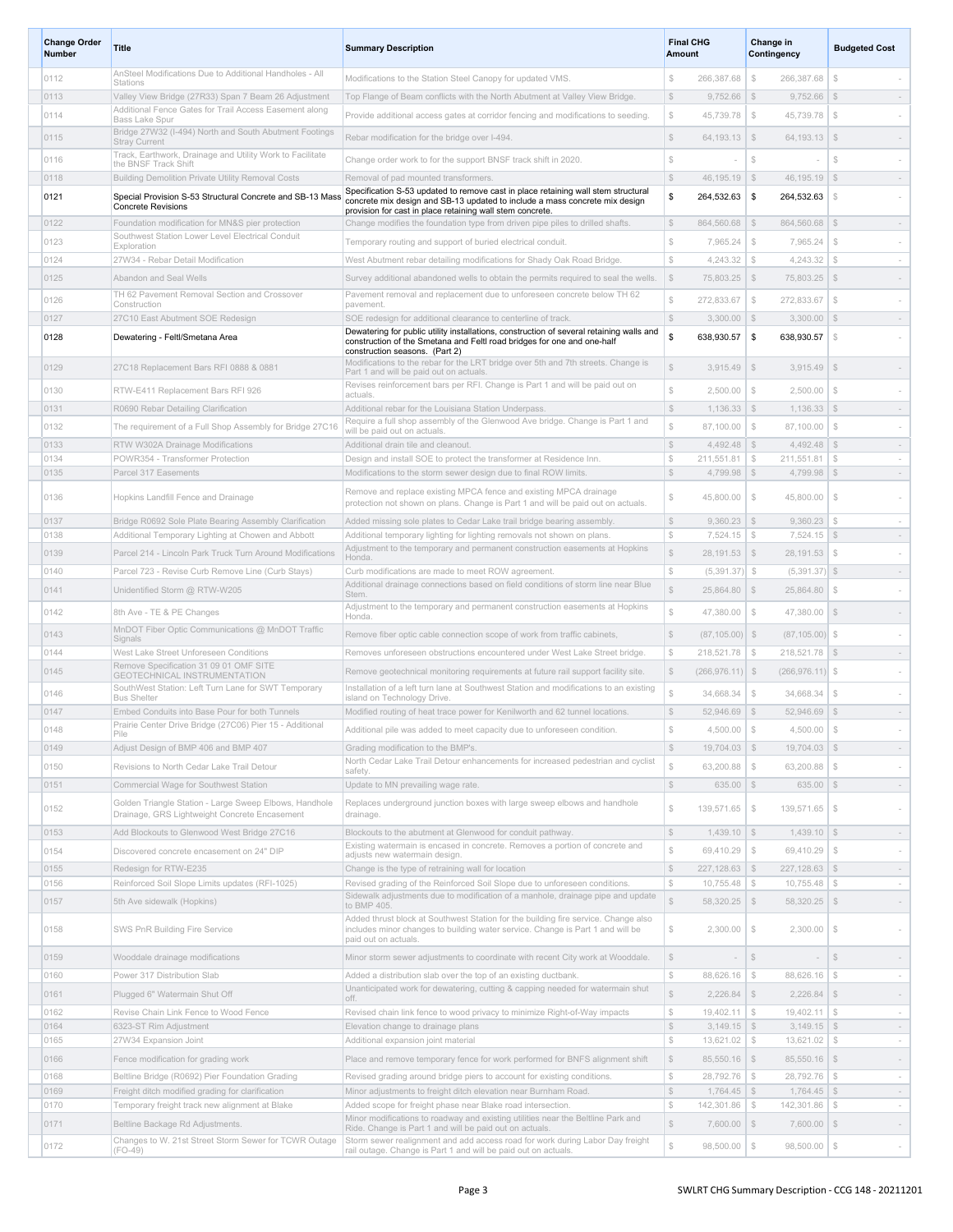| <b>Change Order</b><br>Number | Title                                                                                                        | <b>Summary Description</b>                                                                                                                   |                                | <b>Final CHG</b><br>Amount         |                  |                                  |                              | Change in<br>Contingency |  | <b>Budgeted Cost</b> |  |
|-------------------------------|--------------------------------------------------------------------------------------------------------------|----------------------------------------------------------------------------------------------------------------------------------------------|--------------------------------|------------------------------------|------------------|----------------------------------|------------------------------|--------------------------|--|----------------------|--|
| 0173                          | Bren Road East Temp Paving                                                                                   | Added temporary paving to provide temporary traffic control measures in<br>coordination with city project.                                   | S                              | 103,381.27                         | $\mathcal{S}$    | 103,381.27                       | $\mathbb{S}$                 |                          |  |                      |  |
| 0174                          | Subcut and replace up to 12" at W. Lake Street and W.                                                        | Over excavation and replacement of fill under freight tracks.                                                                                | $$\mathbb{S}$$                 | 35,000.90                          | $\mathcal{S}$    | 35,000.90                        | $\mathbb{S}$                 |                          |  |                      |  |
| 0175                          | 21st Street<br>5th Avenue (Hopkins) Median Modification                                                      | Temporary modification of median for semi trucks access.                                                                                     | $$\mathbb{S}$$                 | $24,747.59$ \$                     |                  | $24,747.59$ \$                   |                              | $\sim$                   |  |                      |  |
| 0176                          | Additional handholes at vertical circulation structures                                                      | Clarified conduit and handhole design at Bryn Mawr, Bassett Creek and West                                                                   | $\mathbb{S}$                   | 41,700.00                          | $\mathcal{L}$    | 41,700.00                        | $$\delta$$                   | $\sim$                   |  |                      |  |
| 0177                          | Specification 01 10 00 update for LNTP 6                                                                     | Lake Street stations. Change is Part 1 and will be paid out on actuals.<br>Update to LNTP cost and durations.                                | $\mathbb{S}$                   | $\sim$                             | $\mathbb{S}$     | $\sim$                           | $\mathbb{S}$                 | $\sim$                   |  |                      |  |
| 0178                          | Specification Section 01 10 00, Summary for LNTP #7                                                          | Update to LNTP cost and durations.                                                                                                           | $\mathbb{S}$                   | $\sim$                             | \$               | $\sim$                           | $$\mathbb{S}$$               | $\sim$                   |  |                      |  |
| 0179                          | Specification 01 10 00 Summary for LNTP 8                                                                    | Update to LNTP durations.<br>Update to contract specification to American Railway Engineering and                                            | \$                             | $\sim$                             | $\mathbb{S}$     | $\sim$                           | $\mathcal{S}$                | $\sim$                   |  |                      |  |
| 0180                          | <b>AREMA Hardness Specifications modifications</b>                                                           | Maintenance of way Association (AREMA)                                                                                                       | $\mathbb{S}$                   |                                    | $$\mathbb{S}$$   |                                  | \$                           |                          |  |                      |  |
| 0181                          | BNSF Changes - Glenwood East Side<br>Update to Specification 01 00 00 and Parcel P8005 (FO-                  | Change is for structures on the east side of the BNSF alignment.                                                                             | $\mathbb{S}$                   | 9,310,000.00                       | $\sqrt{S}$       | $\sim$                           | $$\mathbb{S}$$               | 9,310,000.00             |  |                      |  |
| 0183                          | 52)                                                                                                          | Change to require LMJV to vacate Minneapolis city lot for winter 2020.                                                                       | $\mathbb{S}$                   | 15,013.88                          | $\mathcal{L}$    | 15,013.88                        | $$\mathbb{S}$$               |                          |  |                      |  |
| 0184                          | Additional junction boxes needed above pier 5 on Beltline<br>bridge                                          | Added junction boxes needed for conduit routing.                                                                                             | $$\mathbb{S}$$                 | $3,167.43$ \$                      |                  | 3,167.43                         | $\mathcal{S}$                |                          |  |                      |  |
| 0185                          | R0696 Drainage System - Additional Cleanouts                                                                 | Added cleanouts for the Luce Line Trail Bridge                                                                                               | $\mathbb{S}$                   | 8,260.00                           | $\mathcal{F}$    | 8,260.00                         | $$\tilde$$                   | $\sim$                   |  |                      |  |
| 0188                          | Ramp Lower Level Storm Drains and MH                                                                         | Required removal of 3 drain basins and 1 manhole not shown as removals at<br>existing Southwest parking ramp.                                | \$                             | 4,602.46                           | \$               | 4,602.46                         | $\mathcal{L}$                |                          |  |                      |  |
| 0189                          | Dean Court and 28th Street Extra Pavement Removal and<br>Replacement                                         | Sanitary sewer installation required removal and replacement of pavement not<br>shown on contract drawings.                                  | $\mathbb{S}$                   | 128,131.22                         | $$\mathbb{S}$$   | 128, 131. 22                     | $\mathbb{S}$                 |                          |  |                      |  |
| 0190                          | 27C11 - Parapet Curb Rebar Detailing Clarification                                                           | Additional rebar due to plan detailing clarification.                                                                                        | $\mathbb{S}$                   | $1,996.25$ \$                      |                  | 1,996.25                         | $\mathbb{S}$                 | $\sim$                   |  |                      |  |
| 0192                          | Railroad Flagging Specification Section 01 42 00, Freight<br>Railroad Coordination                           | Change to freight railroad flagging requirements.                                                                                            | $\mathbb{S}$                   |                                    | $\mathcal{S}$    |                                  | $\mathbb{S}$                 |                          |  |                      |  |
| 0193                          | TH 62 EB Right Lane Closure for City West Station Access                                                     | Furnish and install maintenance of traffic to accommodate a right lane closure on                                                            | \$                             | 48,396.69 \$                       |                  | 48,396.69                        | \$                           | $\sim$                   |  |                      |  |
|                               | Removals and Driveway Installation on Eden Road -                                                            | <b>TH 62 EB</b>                                                                                                                              |                                |                                    |                  |                                  |                              |                          |  |                      |  |
| 0195                          | Cascade property                                                                                             | Removals and grading to place the driveway along Eden Road                                                                                   | $\mathbb{S}$                   | 23,480.14                          | $\mathcal{S}$    | 23,480.14                        | $\mathbb{S}$                 |                          |  |                      |  |
| 0197<br>0198                  | Bryn Mawr Bridge Heat Trace HR Conduits<br>Lighting pole mounting                                            | Added conduits and circuits to support the heat trace requirements.<br>Mounting change from wall mounted to ground mounted lighting          | $\mathbb{S}$<br>$\mathbb{S}$   | $29,211.40$ \\$<br>$6,102.50$ \ \$ |                  | $29,211.40$ \$<br>$6,102.50$ \$  |                              | $\sim$<br>$\sim$         |  |                      |  |
| 0199                          | Speaker and Camera Modifications at Station Canopies                                                         | Speaker modifications due to conflict with canopy.                                                                                           | $\mathbb{S}$                   | $34,392.03$ \$                     |                  | $34,392.03$ \$                   |                              | $\sim$                   |  |                      |  |
| 0200                          | Opus Hill Temporary Water Supply                                                                             | Additional work to provide sufficient water pressure for temporary water supply to<br>Claremont apartments                                   | $\mathbb{S}$                   | 87,094.95                          | $\mathcal{L}$    | 87,094.95                        | $$\$                         | $\sim$                   |  |                      |  |
| 0201                          | Adjusted Contract for Daily Cover/Direct Cell and Ballast                                                    | Reallocation of direct cell and daily cover soil disposal bid items and a scope                                                              | S.                             |                                    | $\mathbb{S}$     |                                  | $\mathcal{S}$                |                          |  |                      |  |
| 0202                          | Crushing<br>Modifications to grade behind RTW-E108                                                           | change to allow reuse of crushed ballast.<br>Modified ditch grading behind wall to match top of retaining wall.                              | ${\mathbb S}$                  |                                    | S                |                                  | S                            | $\sim$                   |  |                      |  |
| 0203                          | Manifest Train 7/15/2020                                                                                     | Train delay in the Kenilworth corridor.                                                                                                      | $$\mathbb{S}$$                 | $(15, 734.25)$ \$                  |                  | $(15, 734.25)$ \$                |                              | $\sim$                   |  |                      |  |
| 0204                          | Manifest Train 7/22/2020                                                                                     | Train delay in the Kenilworth corridor                                                                                                       | $$\mathbb{S}$$                 | $(2,331.00)$ \$                    |                  | $(2,331.00)$ \$                  |                              | $\sim$                   |  |                      |  |
| 0205                          | Build Demolition - Styrofoam Beads                                                                           | Clean up and dispose of Styrofoam beads found in building walls and adhered to<br>the walls and concrete floors.                             | $\mathbb{S}$                   | 160,000.00 \$                      |                  | 160,000.00                       | $\mathcal{S}$                |                          |  |                      |  |
| 0206                          | MN&S Temporary Freight Alignment                                                                             | Temporary track alignment around the MN&S pier protection work.                                                                              | $\mathbb{S}$                   | $128,693.89$ \ \$                  |                  | $128,693.89$ \ \$                |                              | $\sim$                   |  |                      |  |
| 0208                          | 27J61 - Rebar Detailing Clarifications                                                                       | Additional rebar due to plan detailing clarification.                                                                                        | $\mathbb{S}$                   | $1,169.60$ \ \$                    |                  | $1,169.60$ \ \$                  |                              | $\sim$                   |  |                      |  |
| 0209                          | Station Lighting Change                                                                                      | Modifications to the lighting poles at Beltline Avenue Station, Wooddale Avenue<br>Station and Louisiana Avenue Station.                     | $\mathbb{S}$                   | 14,282.28                          | $\mathbb{S}$     | 14,282.28                        | $$\$                         |                          |  |                      |  |
| 0210                          | Fence Removal at SWS Parking Ramp                                                                            | Removal of existing fencing not shown on removal drawings.                                                                                   | $\mathbb{S}$                   | $825.68$ \ \$                      |                  | $825.68$ \$                      |                              | $\sim$                   |  |                      |  |
| 0211<br>0212                  | BNSF Changes - Other than Glenwood West and East<br>Updates to Document 0485 DBE Subcontracting Policy       | Earth and grading work for the BNSF barrier wall<br>Provides clarifications to DBE participation                                             | $\mathbb{S}$                   | \$10,045,134.47<br>$\sim$          | \$<br>$\vert$ \$ | 1,516,250.63<br>$\sim$           | $$\delta$$<br>$$\mathbb{S}$$ | 8,528,883.84<br>$\sim$   |  |                      |  |
| 0213                          | Southwest Station Plumbing Connection Area E                                                                 | Additional hardware connection to existing drainage system                                                                                   | S                              | 3,810.12                           | \$               | 3,810.12                         | $\mathcal{S}$                | $\sim$                   |  |                      |  |
| 0215                          | Change to Specification 01 10 00 Summary for Final NTP                                                       | Update to contract documents for the NTP.                                                                                                    | S.                             |                                    | $\mathbb{S}$     |                                  | \$                           |                          |  |                      |  |
| 0216                          | Traffic Signal System "H" - CSAH 61 (Flying Cloud Dr) at                                                     | Update signal timing at Viking Dr Intersection                                                                                               | S                              |                                    | $\mathcal{L}$    |                                  | $\mathbb{S}$                 |                          |  |                      |  |
| 0217                          | Viking Dr intersection signal phasing modifications<br>Update sheet for new MnDOT color based for 494 bridge | Update paint color at 494 Bridge.                                                                                                            |                                |                                    | $\mathcal{S}$    |                                  | $\mathcal{S}$                |                          |  |                      |  |
| 0218                          | SB-18 Paint Revision                                                                                         | Change clarifies the finish requirements for bridge ornamental fencing.                                                                      | $\mathbb{S}$                   | $\sim$                             | $$\mathbb{S}$$   | $\sim$                           | $\mathbb{S}$                 | $\sim$                   |  |                      |  |
| 0219                          | Intrusion detection anchor bolt clarification                                                                | Drawing clarification for mounting intrusion detection equipment.                                                                            | $\mathbb{S}$                   | $\sim$                             | S                | $\sim$                           | $\mathbb{S}$                 | $\sim$                   |  |                      |  |
| 0220<br>0221                  | Revise Volume 8B Sheet 290<br>Handrail Grounding Detail                                                      | Drawing clarifications on drainage drawings.                                                                                                 | $$\mathbb{S}$$<br>$\mathbb{S}$ | $\sim$<br>$8,448.81$ \$            | $$\mathbb{S}$$   | $\sim$<br>$8,448.81$ \$          | $\mathbb{S}$                 | $\sim$<br>$\sim$         |  |                      |  |
| 0222                          | Additional Materials & labor required for the SW Park &                                                      | Enlarged base plate at handrail grounded locations<br>Added mounting pad and additional communication conduit                                | $$\mathbb{S}$$                 | $8,632.33$ \$                      |                  | $8,632.33$ \$                    |                              |                          |  |                      |  |
|                               | Ride Com cabinet piping and mounting issues.<br>SouthWest Station: Structural Steel Canopy Modifications     |                                                                                                                                              |                                |                                    |                  |                                  |                              |                          |  |                      |  |
| 0223                          | Field Order 6                                                                                                | Clarification on structural details                                                                                                          | $\mathbb{S}$                   | $1,012.78$ \ \$                    |                  | $1,012.78$ \$                    |                              | $\sim$                   |  |                      |  |
| 0224                          | R0715 East Wingwall Reinforcement<br>11011 Smetana Road Removals - Block Walls and                           | Added clarification to specifications.                                                                                                       | $\mathbb{S}$                   | $1,033.58$ \ \$                    |                  | 1,033.58                         | $\mathbb{S}$                 | $\sim$                   |  |                      |  |
| 0225                          | Hardscapes                                                                                                   | Additional removals required.                                                                                                                | $\mathbb{S}$                   | $17,800.49$ \$                     |                  | 17,800.49                        | $\mathbb{S}$                 |                          |  |                      |  |
| 0226                          | Modification to General Conditional and Supplementary<br>Conditions                                          | Adjusts the quantity of reinforcement for the pedestrian underpass near Boston<br>Scientific.                                                | $\mathbb{S}$                   |                                    | $\mathbb{S}$     |                                  | $\mathbb{S}$                 | $\sim$                   |  |                      |  |
| 0227                          | R0692 Drainage System - Additional Cleanouts                                                                 | Additional drain clean out for the Cedar Lake Trail bridge.                                                                                  | $\mathbb{S}$                   | $2,402.93$ \$                      |                  | $2,402.93$ \$                    |                              | $\sim$                   |  |                      |  |
| 0228<br>0229                  | Parcel 424 - Tank and Vault Removal<br>Bryn Mawr Cabinet SEC-002 (RFI-0951)                                  | Remove and dispose of a 40 gallon tank and buried concrete vault.<br>Clarification of electrical cabinet size at Bryn Mawr station.          | $\mathbb{S}$<br>$\mathbb{S}$   | $3,301.68$ \ \$<br>$2,119.08$ \$   |                  | $3,301.68$ \ \$<br>$2,119.08$ \$ |                              | $\sim$<br>$\sim$         |  |                      |  |
| 0230                          | VMS's conduit size reductions within station canopies                                                        | Change conduit from pull box to VMS from 1" to 3/4"                                                                                          | $\mathbb{S}$                   | $(3,063.04)$ \$                    |                  | $(3,063.04)$ \$                  |                              | $\sim$                   |  |                      |  |
| 0231                          | Clearing and Grubbing Plan Quantity Adjustment                                                               | Additional acreage cleared and trees removed.                                                                                                | $\mathbb{S}$                   | $498,556.28$ \$                    |                  | $498,556.28$ \$                  |                              | $\sim$                   |  |                      |  |
| 0232                          | 3" Conduit Bore- Valley View/TH212                                                                           | Install 3" conduit for lighting at Valley View bridge.                                                                                       | $\mathbb{S}$                   | $2,765.76$ \$                      |                  | $2,765.76$ \$                    |                              | $\sim$                   |  |                      |  |
| 0233<br>0234                  | Louisiana Cellular Concrete Select Granular Fill<br>Bridge 27C06 - Epoxy Rebar Adjustments                   | Place granular material as directed by geotechnical engineer.<br>Bill of reinforcement corrections for Bridge 27C06 at Prairie Center Drive. | $\mathbb{S}$<br>$\mathbb{S}$   | 132,916.62   \$<br>$56,431.15$ \\$ |                  | 132,916.62 \$<br>$56,431.15$ \$  |                              | $\sim$<br>$\sim$         |  |                      |  |
| 0235                          | Minneapolis - Concrete Encasement on Vertical                                                                | Provide concrete encasement for watermain that runs under power and gas lines                                                                | $\mathbb{S}$                   | $21,768.22$ \$                     |                  | $21,768.22$ \$                   |                              | $\sim$                   |  |                      |  |
|                               | Watermain Offsets (RFI- 1295)<br>RTW-E202 Wall Structure and Grading Modifications due                       |                                                                                                                                              |                                |                                    |                  |                                  |                              |                          |  |                      |  |
| 0236                          | to City of SLP Forced Main Field Location                                                                    | Retaining Wall to be shorted in length by one panel                                                                                          | $\mathbb{S}$                   | $(8,650.37)$ \$                    |                  | $(8,650.37)$ \$                  |                              | $\sim$                   |  |                      |  |
| 0237<br>0238                  | At-Grade Stations: Orientation of Window Framing Unit<br>Grading Revisions at Wooddale Ave                   | Modify window framing unit to provide more clearance for VMS mounting.<br>Grading revisions between retaining wall and adjacent trail.       | $\mathbb{S}$<br>$\mathbb{S}$   | $12,319.09$ \$<br>$17,357.14$ \\$  |                  | $12,319.09$ \$<br>$17,357.14$ \$ |                              | $\sim$<br>$\sim$         |  |                      |  |
| 0239                          | System rail interface panel in signal cabinets                                                               | Additional information added to the signal system.                                                                                           | $\mathbb{S}$                   | $1,401.21$ \$                      |                  | $1,401.21$ \$                    |                              | $\sim$                   |  |                      |  |
| 0240                          | RTW-E412 Additional Reinforcement Bars                                                                       | Modification to reinforcing cage for a bend in the wall.                                                                                     | $\mathbb{S}$                   | $2,017.11$ \$                      |                  | $2,017.11$ \$                    |                              | $\sim$                   |  |                      |  |
| 0241                          | Reallocation of Project Piling quantity                                                                      | Adjusted unit piling bid quantity                                                                                                            | $\mathbb{S}$                   | $ \sqrt{S}$                        |                  | $\sim$                           | $\mathcal{F}$                | $\sim$                   |  |                      |  |
| 0242                          | Southwest Station dump bar and anchor bolt detail                                                            | Clarified dump bar details for snow removal from parking ramp.                                                                               | $\mathbb{S}$                   | $26,372.97$ \$                     |                  | 26,372.97 \$                     |                              | $\sim$                   |  |                      |  |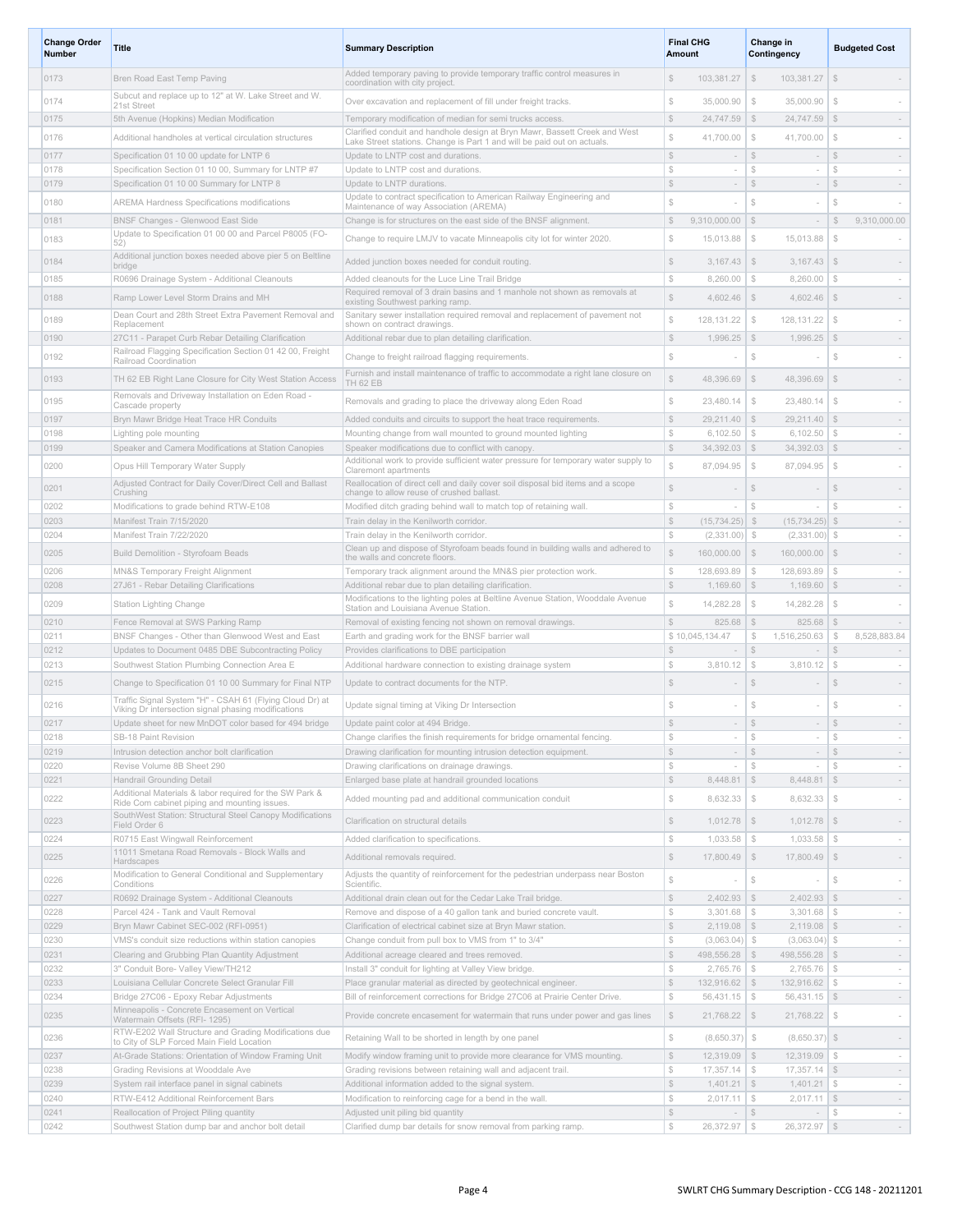| <b>Change Order</b><br><b>Number</b> | Title                                                                                               | <b>Summary Description</b>                                                                                                                       | <b>Final CHG</b><br>Amount                                                    | Change in<br>Contingency                            |                                                   |
|--------------------------------------|-----------------------------------------------------------------------------------------------------|--------------------------------------------------------------------------------------------------------------------------------------------------|-------------------------------------------------------------------------------|-----------------------------------------------------|---------------------------------------------------|
| 0243                                 | Rebar Modifications at TH 100 Bridge                                                                | Additional rebar due to existing rebar bar condition at TH 100 LRT Bridge.                                                                       | $$\mathbb{S}$$<br>12,500.00                                                   | $\mathcal{F}$<br>12,500.00                          | S.<br>$\sim$                                      |
| 0244                                 | Alleviate Tree/Camera Conflicts and Adjust Camera<br>Locations at LRT Stations                      | Relocate cameras to provide adequate coverage and resolve tree conflicts.                                                                        | $\mathbb{S}$<br>77,583.50                                                     | $\mathcal{F}$<br>77,583.50                          | $\mathbb{S}$                                      |
| 0245                                 | Additional communication cable for video detection                                                  | Added wiring for video detection cameras.                                                                                                        | $$\mathbb{S}$$<br>$2,494.04$ \$                                               | 2,494.04                                            | $\mathcal{F}$<br>$\sim$                           |
| 0246                                 | Unforeseen conditions with water main work                                                          | Modifications to water main work to avoid business impact.                                                                                       | $$\mathbb{S}$$<br>$12,628.18$ \ \$                                            | $12,628.18$ \ \$                                    | $\sim$                                            |
| 0247                                 | Add Two Corrosion Test Stations                                                                     | Added corrosion protection test station.                                                                                                         | $$\mathbb{S}$$<br>2.539.01                                                    | $\mathcal{S}$<br>2,539.01                           | $\mathcal{S}$<br>$\sim$                           |
| 0248                                 | Adjustments to Allowance Specification 01 21 00                                                     | Reallocation of the allowance amounts.<br>Additional Deformation Monitoring Points (DMP's) and Ground Monitoring Points                          | $$\mathbb{S}$$                                                                | $$\tilde$$                                          | -S                                                |
| 0249                                 | TH 100 DMP and GMP Monitoring                                                                       | (GMP's) required at TH 100.<br>Adjustments to two concrete medians, yellow striping and traffic signpost on 8th                                  | $$\mathbb{S}$$<br>34,098.22                                                   | \$<br>34,098.22                                     | \$                                                |
| 0250                                 | Median Adjustments at 8th Ave                                                                       | Avenue.                                                                                                                                          | $$\mathbb{S}$$<br>$(1,512.47)$ \$                                             | $(1,512.47)$ \$                                     |                                                   |
| 0251                                 | Unforeseen Affected Businesses Involved in Water<br>Shutdown                                        | Modifications heat trace in the floor drains.                                                                                                    | $\mathbb{S}$<br>$26,331.49$ \$                                                | 26,331.49                                           | $\mathcal{S}$<br>$\sim$                           |
| 0252<br>0253                         | SWS Cabinet Changes<br>Sanitary Manholes Near Southwest Station                                     | Modification to cabinet location and size<br>Modification of two manholes to reduce impact to roadway operations.                                | $\mathbb{S}$<br>20,648.93<br>\$<br>$3,235.09$ \$                              | $\mathbb{S}$<br>20,648.93<br>3,235.09               | $\mathcal{F}$<br>$\sim$<br>$\mathbb{S}$<br>$\sim$ |
| 0254                                 | Added insulated joints at Hopkins Depot                                                             | Two additional rail insulated joints required to meet requirements.                                                                              | $\mathbb{S}$<br>22,947.87                                                     | $\mathcal{F}$<br>22,947.87                          | $$\mathbb{S}$$<br>$\sim$                          |
| 0255                                 | Fire Suppression Standpipes                                                                         | Additional standpipe to the fire suppression to meet City requirements.                                                                          | $\mathcal{S}$<br>$36,400.40$ \$                                               | 36,400.40                                           | $\mathcal{F}$<br>$\sim$                           |
| 0256                                 | Modification to Southwest Mechanical Room                                                           | Adjustment to the condensing unit location.                                                                                                      | \$<br>5,112.28                                                                | $\frac{1}{2}$<br>5,112.28                           | \$<br>$\sim$                                      |
| 0257                                 | 27W32 Drainage Change                                                                               | Modification to drainage for the Bridge Over I-494.                                                                                              | $\mathbb{S}$<br>$853.88$ \ \$                                                 | 853.88                                              | $\mathcal{F}$<br>$\sim$                           |
| 0258                                 | RTW-E418 Panel 8&9 Rebar                                                                            | Rebar modifications for retaining wall.                                                                                                          | $\mathbb{S}$<br>$6,306.12$ \ \$                                               | $6,306.12$ \$                                       | $\sim$                                            |
| 0259                                 | 10" half round deck drain R0688 & 27C12                                                             | Modification to the size of deck drain for Minnehaha Creek Freight bridge and the<br>Louisiana Avenue Freight bridge.                            | Ŝ<br>$60,000.00$ \$                                                           | 60,000.00                                           | $\mathcal{Z}$<br>$\sim$                           |
| 0260                                 | BMP 506 Soil Correction                                                                             | Grading modifications due to unforeseen soil conditions                                                                                          | $$\mathbb{S}$$<br>1.408.21                                                    | $$\delta$$<br>1,408.21                              | \$<br>$\sim$                                      |
| 0261<br>0262                         | Proposed curb & parking lot restoration Parcel 420<br>Modification of E316                          | Additional seeding and grading due to ROW negotiations.<br>Raises the retaining wall footing elevation                                           | $\mathbb{S}$<br>$7,268.21$ \$<br>Ŝ<br>$(62, 253.73)$ \$                       | 7,268.21<br>$(62, 253.73)$ \$                       | $\mathbb{S}$<br>$\sim$<br>$\sim$                  |
| 0263                                 | Golden Triangle Station Hydrant Adjustment                                                          | Adjustment to station hydrant location.                                                                                                          | $\mathcal{S}$<br>$9,138.75$ \$                                                | 9.138.75                                            | $\mathbb{S}$<br>$\sim$                            |
| 0264                                 | Bridge 27303 Backwall Extension Tie-in                                                              | Rebar detail clarification at TH 100 LRT Bridge                                                                                                  | $\mathbb{S}$<br>$1,486.55$ \ \$                                               | 1,486.55                                            | $\mathcal{F}$<br>$\sim$                           |
| 0265                                 | Soldier Pile Wall Drainage Modifications                                                            | Modifications to retaining wall drainage.                                                                                                        | $\mathcal{S}$<br>$14,218.27$ \ \$                                             | $14,218.27$ \$                                      | $\sim$                                            |
| 0266                                 | Stray current test station locations at stations                                                    | Adjustment to test station locations.                                                                                                            | $$\mathbb{S}$$<br>$61,136.07$ \ \$                                            | $61,136.07$ \$                                      | $\sim$                                            |
| 0267                                 | Additional Pushbutton Adaptors & Spacers Needed                                                     | Modifications to traffic signal push button.                                                                                                     | $\mathbb{S}$<br>$25,417.00$ \$                                                | 25,417.00                                           | $\mathcal{F}$<br>$\sim$                           |
| 0268                                 | SWS VMS Communications Conduit                                                                      | Additional conduit and wiring                                                                                                                    | $$\mathbb{S}$$<br>$19,119.54$ \ \$<br>$\mathbb{S}$                            | 19,119.54                                           | $\mathbb{S}$<br>$\sim$                            |
| 0269<br>0271                         | Luminaire Arm Style<br>Grounding at R0692 East Abutment                                             | Modification to the type of luminaire arm.<br>Modification to stray current at Cedar Lake Trail Bridge                                           | $6,127.18$ \$<br>$\mathbb{S}$<br>$1,423.70$ \ \$                              | $6,127.18$ \$<br>1,423.70                           | $\sim$<br>- \$<br>$\sim$                          |
| 0272                                 | 27J61 Stairs Void Space                                                                             | Knee wall between footing and stairs to alleviate concrete void.                                                                                 | $$\mathbb{S}$$<br>$4,552.98$ \$                                               | 4,552.98                                            | $\mathcal{F}$<br>$\sim$                           |
| 0273                                 | Remove junction box at crossing bonding location                                                    | Remove junction boxes at three locations                                                                                                         | $$\mathbb{S}$$<br>$(923.63)$ \$                                               | $(923.63)$ \$                                       | $\sim$                                            |
| 0274                                 | Storm sewer adjustments at Technology Drive                                                         | Adjustments to avoid existing Xcel Energy's duct bank.                                                                                           | $\mathbb{S}$<br>$3,790.07$ \\$                                                | 3,790.07                                            | $\mathcal{F}$<br>$\sim$                           |
| 0276                                 | Bridge 27R34 (TH 212) Span 19 beam fitment                                                          | Modifications to bearing plates at the Shady Oak Bridge.                                                                                         | $$\mathbb{S}$$<br>$1,821.20$ \ \$                                             | $1,821.20$ \ \$                                     | $\sim$                                            |
| 0277<br>0278                         | <b>SWLRT Project Partnering</b>                                                                     | Project partnering between the contractor and owner.                                                                                             | $\mathbb{S}$<br>$66,000.00$ \$<br>$$\mathbb{S}$$                              | 66,000.00                                           | $\mathcal{F}$<br>$\sim$<br>$\sim$                 |
| 0279                                 | <b>OCS Foundation Types</b><br>Royalston Cabinet SEC-101 and SEC-201 (RFI-0952)                     | Change OCS foundation to accommodate increased OCS pole height<br>Clarification to the Royalston Station electrical cabinet size.                | $31,210.33$ $\sqrt{\$}$<br>$\mathbb{S}$<br>$1,735.83$ \\$                     | $31,210.33$ $\sqrt{\$}$<br>1,735.83                 | $\mathbb{S}$<br>$\sim$                            |
| 0280                                 | Sanitary Man Hole's 7041 & 7042                                                                     | Minor changes to the manholes near Opus Station                                                                                                  | S                                                                             | ${\mathbb S}$                                       | \$<br>$\sim$                                      |
| 0281                                 | Removing Scope of Signal LRV House Foundation                                                       | Remove the LRV signal house foundations from civil contract                                                                                      | $\mathbb{S}$<br>$(228,900.00)$ \$                                             | $(228,900.00)$ \$                                   | $\sim$                                            |
| 0282                                 | Cold Weather Cost - Superstructure 27C06                                                            | Protect the superstructure of Bridge 27C06 during construction during the winter.                                                                | $$\$<br>286,832.51                                                            | 286,832.51<br>\$                                    | \$<br>$\sim$                                      |
| 0283                                 | <b>BMP-522 Revisions</b>                                                                            | Modified the storm water collection system to connect to manholes.                                                                               | $\mathbb{S}$<br>49,844.93                                                     | \$<br>49,844.93                                     | $\mathbb{S}$<br>$\sim$                            |
| 0284                                 | Bridge 27C06 Spans 1-3 Transverse Reinforcement<br>Clearance                                        | Reinforcing changes for Prairie Center Drive bridge.                                                                                             | $\mathbb{S}$<br>2,352.98                                                      | $\mathbb{S}$<br>2,352.98                            | $\mathcal{F}$                                     |
| 0285                                 | Irrigation Blowout at stations (RFI- 1266)                                                          | Provides additional detail for winterization of irrigation system at all stations.                                                               | $\mathbb{S}$<br>$19,551.26$ \$                                                | 19,551.26                                           | $\mathbb{S}$<br>$\sim$                            |
| 0286                                 | Stray Current Test Box Engraved Labels                                                              | Provides test box labels for the stray current test boxes.                                                                                       | $\mathbb{S}$<br>56,207.95                                                     | $\mathcal{Z}$<br>56,207.95                          | \$<br>$\sim$                                      |
| 0287<br>0288                         | Bridge 27R34 Span 1-6 OCS Foundation<br>Contaminated Soil Disposal Oxford Area                      | Modifications to four OCS foundations.<br>Change will allow restricted reuse soil disposal at Louisiana.                                         | $2,151.41$ \$<br>$$\mathbb{S}$$<br>$$\mathbb{S}$$<br>$\overline{\phantom{a}}$ | $2,151.41$ \$<br>$\mathbb{S}$<br>$\sim$             | $$\mathbb{S}$$<br>$\sim$                          |
| 0289                                 | Adjust storm sewer from structure 5022 to 5023                                                      | Change to storm sewer elevation to avoid ductbank.                                                                                               | $\mathbb{S}$<br>2,683.86                                                      | $\mathcal{S}$<br>$2,683.86$ \$                      | $\sim$                                            |
| 0290                                 | TH 62 Light Pole Foundations                                                                        | Change to light pole foundation type to accommodate salvaged lighting units.                                                                     | $$\mathbb{S}$$<br>23,387.07                                                   | $\mathbb{S}$<br>23,387.07   \$                      | $\sim$                                            |
| 0292                                 | Addition of Light Fixtures at Southwest Station Parking<br>Ramp                                     | Addition of eight light fixtures Southwest Station parking ramp.                                                                                 | $$\mathbb{S}$$<br>$36,834.76$ \$                                              | 36,834.76 \$                                        | $\overline{\phantom{a}}$                          |
| 0293                                 | Reconfigure Road Sign, Eden Prairie                                                                 | Modify road sign location and associated audio messaging.                                                                                        | $\mathbb{S}$<br>$2,226.81$ \$                                                 | $2,226.81$   \$                                     | $\sim$                                            |
| 0294                                 | Extra Irrigation in median @ SW Station                                                             | Additional irrigation work due existing private irrigation system.                                                                               | $\mathbb{S}$<br>$6,154.46$ \$                                                 | $6,154.46$ \$                                       | $\sim$                                            |
| 0295                                 | Adjustments to watermain at Blake Avenue                                                            | Elevation change to water main to go over the pedestrian underpass                                                                               | $\mathbb{S}$<br>$72,405.61$ \$                                                | $72,405.61$ \$                                      | $\sim$                                            |
| 0296                                 | Southwest Station Conduit & Handhole Locations                                                      | Modification to conduit routing at southwest parking ramp<br>Elevator shaft wall change to accommodate the elevator mounting bracket and         | $\mathbb{S}$<br>$49,029.45$ \$                                                | $49,029.45$ \$                                      | $\sim$                                            |
| 0297                                 | Elevator Shaft Wall Modifications                                                                   | meet fire rating requirements.                                                                                                                   | $\mathbb{S}$<br>66,623.94                                                     | $$\mathbb{S}$$<br>66,623.94                         | $$\mathbb{S}$$<br>$\overline{\phantom{a}}$        |
| 0298                                 | Wall modification for MN&S pier protection                                                          | Adjustments to MN&S pier protection wall panels to accommodate drilled shafts.                                                                   | $\mathbb{S}$<br>166, 143.07                                                   | $\mathcal{Z}$<br>166, 143.07                        | \$<br>$\sim$                                      |
| 0299                                 | Tie off anchors and roof access                                                                     | City permit review required addition of tie-off anchors and roof hatches to the<br>roofs of the east and west stair towers at Southwest Station. | $\mathbb{S}$<br>153,196.69                                                    | $\mathcal{S}$<br>153,196.69                         | $\mathcal{S}$<br>$\overline{\phantom{a}}$         |
| 0300                                 | Bryn Mawr Ped Bridge (RFI-917)                                                                      | Modifies the door pushbutton at the pedestrian bridge.                                                                                           | $$\mathbb{S}$$<br>$\sim$                                                      | $\mathcal{S}$<br>$\sim$                             | \$<br>$\sim$                                      |
| 0301                                 | <b>BNSF Barrier Protection Wall</b>                                                                 | Remaining BNSF scope per agreement<br>Increases the thickness of precast concrete panels from 2" to 3" at Southwest                              | \$82,604,905.17                                                               | \$82,604,905.17                                     | $$\mathbb{S}$$<br>$\sim$                          |
| 0302                                 | Southwest Station APC-1 Panel Dimension Change                                                      | Station                                                                                                                                          | $\mathbb{S}$<br>9,089.58                                                      | $9,089.58$ \$<br>S <sub>3</sub>                     | $\sim$                                            |
| 0303<br>0304                         | Adjustments to Allowance 505 Specification 01 21 00<br>Area B Beam Reinforcing at Southwest Station | Increase the ALLOWANCE 5: Freight Railroad Maintenance Allowance<br>Minor reinforcing steel modification at Southwest station.                   | $$\mathbb{S}$$<br>1,119,298.22<br>$$\mathbb{S}$$<br>$2,162.95$ \$             | $1,119,298.22$ \$<br>$\mathcal{L}$<br>$2,162.95$ \$ | $\sim$<br>$\sim$                                  |
| 0305                                 | SWS Elevator Cab & Door Heights                                                                     | Clarification to elevators door opening dimensions                                                                                               | $\mathbb{S}$<br>$11,587.75$ \$                                                | $11,587.75$ \$                                      | $\sim$                                            |
| 0306                                 | Modifications to CCTV cameras, switch heater conduit and<br>electrical raceways                     | Modifications to CCTV, Switch heater conduit and electrical boxes and fittings<br>specifications for stray current and grounding.                | S<br>$15,503.22$ \$                                                           | $15,503.22$ \$                                      | $\sim$                                            |
| 0307                                 | Revised plans & specifications for Golden Triangle, City<br>West & Southwest Stations               | Change that modifies contract documentation in response to city comments for<br>three station locations.                                         | $\mathbb{S}$<br>133,827.58                                                    | $\mathcal{F}$<br>133,827.58                         | $\mathbb{S}$<br>$\overline{\phantom{a}}$          |
| 0308                                 | Modification to the elevator cabinet panel & conduits at                                            | Electrical clarification to the conduit and cable schedule for southwest station                                                                 | $\mathbb{S}$<br>119,505.95                                                    | $119,505.95$ \$<br>$\mathcal{F}$                    | $\overline{\phantom{a}}$                          |
| 0309                                 | SWS<br>Signal System E mast arm modifications                                                       | Mast arm changed from 30-foot to 45-foot                                                                                                         | $$\mathbb{S}$$<br>31,951.24                                                   | 31,951.24<br>$\mathcal{F}$                          | $\mathbb{S}$<br>$\sim$                            |
| 0310                                 | Bridge 27W33 (TH62 Tunnel) Construction - Stage 2                                                   | Concrete pavement removed to establish Stage 2 temporary bypass grades,<br>pavement section, and temporary drainage                              | $\mathbb{S}$<br>1,126,270.19                                                  | $1,126,270.19$ \$<br>\$                             | $\sim$                                            |
| 0311                                 | Blake Rd Construction Coordination, Hopkins                                                         | Modifications to plan sets to include updates to the field conditions                                                                            | $\mathbb{S}$<br>$259,886.32$ \$                                               | 259,886.32   \$                                     | $\sim$                                            |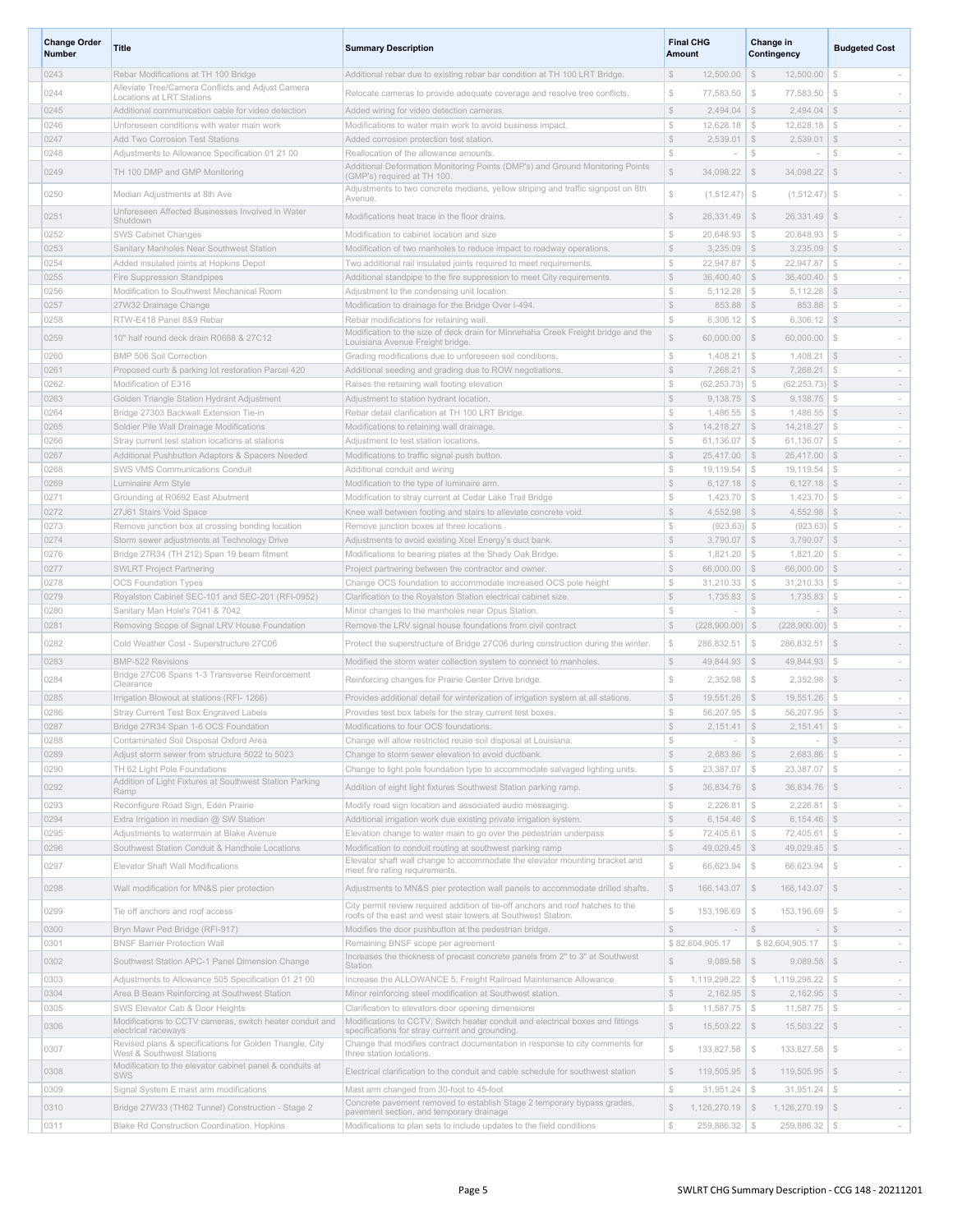| <b>Change Order</b><br><b>Number</b> | Title                                                                                                      | <b>Summary Description</b>                                                                                                                                               | <b>Final CHG</b><br><b>Amount</b>                             | Change in<br>Contingency                   | <b>Budgeted Cost</b>                    |
|--------------------------------------|------------------------------------------------------------------------------------------------------------|--------------------------------------------------------------------------------------------------------------------------------------------------------------------------|---------------------------------------------------------------|--------------------------------------------|-----------------------------------------|
| 0312                                 | Royalston Station Grounding                                                                                | Additional grounding for station hand railing                                                                                                                            | $\mathbb{S}$<br>$13,514.26$ \ \$                              | 13,514.26                                  | $\mathbb{S}$<br>$\sim$                  |
| 0313                                 | Downtown Hopkins Station Trail Area Soil Correction                                                        | Additional sub-cut through the area                                                                                                                                      | S<br>15,453.00                                                | \$<br>15,453.00                            | $\mathbb{S}$<br>$\sim$                  |
| 0314                                 | RTW-W205 Subcut                                                                                            | Grading modifications due to poor soil conditions.                                                                                                                       | $\mathbb{S}$<br>$2,639.70$ \$                                 | $2,639.70$ \$                              | $\sim$                                  |
| 0315                                 | Eliminate RTW-E311                                                                                         | Retaining Wall E311 replaces with grading to match new sidewalk                                                                                                          | $\mathbb{S}$<br>$(21,691.97)$ \$                              | $(21,691.97)$ \$                           | $\sim$                                  |
| 0316                                 | West 70th Street Drainage Modifications                                                                    | Catch basins added along W 70th                                                                                                                                          | $\mathbb{S}$<br>$120,283.61$ \$                               | 120,283.61                                 | <b>S</b><br>$\sim$                      |
| 0317                                 | R0688 Bar Mark S507E Detail Clarification                                                                  | Modifications to rebar for Minnehaha Creek Freight Bridge Deck                                                                                                           | $\mathbb{S}$<br>$8,182.23$ \ \$                               | $8,182.23$ \$                              | $\sim$                                  |
| 0318                                 | Drainage modification at RTW-W113                                                                          | Modifies drainage to avoid retaining wall footing                                                                                                                        | $\mathbb{S}$<br>$24,713.50$ \ \$<br>$$\mathbb{S}$$            | 24,713.50                                  | \$<br>$\sim$                            |
| 0319                                 | 94 Pier Protection                                                                                         | Modification to the 94 Pier Protection                                                                                                                                   | 136,000.00                                                    | <b>S</b><br>136,000.00                     | $\mathbb{S}$<br>$\sim$                  |
| 0320                                 | Southwest Station Revised Post Tensioned Girder (FO 80)                                                    | Modifies rebar and formwork post tensioned girder.                                                                                                                       | $$\mathbb{S}$$<br>587.87                                      | $\sqrt{S}$<br>587.87                       | $\mathcal{S}$                           |
| 0321                                 | Kenilworth Sheeting Inspection                                                                             | Divers for underwater inspection during excavation.                                                                                                                      | -S<br>$343,700.00$ \ \$                                       | $343,700.00$ $\sqrt{\$}$                   | $\sim$                                  |
| 0322                                 | RTW-W302A Soil Correction                                                                                  | Subcut modifications due to poor soil conditions                                                                                                                         | $$\mathbb{S}$$<br>$5,656.49$ \$                               | $5,656.49$ \$                              | $\sim$                                  |
| 0323                                 | Bridge 27C06 Span 6 Signal Modifications                                                                   | Additional reinforcing steel for the bridge signal foundation.                                                                                                           | $$\mathbb{S}$$<br>$8,557.26$ \\$                              | 8,557.26                                   | \$<br>$\sim$                            |
| 0324                                 | Bridge 27C06 Span 2A Ornamental Railing Modification                                                       | Adjust railing post spacing for curb mounted Intrusion Detection.                                                                                                        | $\mathbb{S}$<br>$2,665.12$ \$                                 | $2,665.12$ \$                              | $\sim$                                  |
| 0325                                 | TC&W Cleanout Detail Adjustment                                                                            | Change to the elevation of the track subdrain clean out                                                                                                                  | S<br>$11,445.09$ \ \$                                         | 11,445.09                                  | $\mathbb{S}$<br>$\sim$                  |
| 0326                                 | <b>Extended HPC Epoxy Limits</b>                                                                           | Change from 2' to 3' for coating at station columns                                                                                                                      | $\mathbb{S}$<br>$11,000.00$ \$                                | $11,000.00$ \$                             | $\sim$                                  |
| 0327                                 | R0696 Elastomeric Bearing Pad                                                                              | Additional Type E1 elastomeric bearing pad assembly                                                                                                                      | $$\mathbb{S}$$<br>$5,711.85$ \ \$                             | 5,711.85                                   | S<br>$\sim$                             |
| 0328                                 | Drainage Modifications at West Side Soldier Pile Walls                                                     | Change clarifies the weep hole locations                                                                                                                                 | $\mathbb{S}$<br>$(25, 295.16)$ \$                             | $(25, 295.16)$ \$                          | $\sim$                                  |
| 0329                                 | Storm Piping Between Southwest Station & Prairie Center<br>Dr Br (27C06)                                   | Revisions piping between Southwest Station and Prairie Center Dr Bridge                                                                                                  | $\mathbb{S}$<br>14,712.81                                     | $\mathbb{S}$<br>14,712.81                  | $$\delta$$                              |
| 0330                                 | Add Test Station                                                                                           | Added test station to retaining wall.                                                                                                                                    | $$\mathbb{S}$$<br>$6,524.63$ \$                               | $6,524.63$ \$                              | $\sim$                                  |
| 0331                                 | West Lake Station B-Line Interface                                                                         | Change to station increasing the opening in the barrier along the sidewalk                                                                                               | $\mathbb{S}$<br>$(10,838.45)$ \$                              | $(10,838.45)$ \$                           | $\sim$                                  |
| 0332                                 | Traffic Signal Preemption Interface                                                                        | Equipment change to traffic signal cabinets.                                                                                                                             | $$\mathbb{S}$$<br>$33,748.88$ \ \$                            | 33,748.88                                  | \$<br>$\sim$                            |
| 0333                                 | 8th Ave Modification                                                                                       | Enlargement of curb radii on 8th Avenue, adjustment of light pole location and                                                                                           | $\mathbb{S}$<br>15,886.24                                     | $\mathbb{S}$<br>15,886.24                  | $$\delta$$<br>$\sim$                    |
|                                      |                                                                                                            | added truncated domes at bike path grade crossings.<br>Provides updates to conduits into 4 TPSS location and relocation of two                                           |                                                               |                                            |                                         |
| 0334                                 | TPSS site conduit modifications                                                                            | manholes. Change is Part 1 and will be paid out on actuals.                                                                                                              | $\mathbb{S}$<br>$10,700.00$ \ \$                              | 10,700.00                                  | $\mathcal{L}$                           |
| 0335                                 | Beltline Park and Ride Lot Removal                                                                         | Removal of Beltline Park-and-Ride allowance.                                                                                                                             | \$(2, 542, 153.61)                                            | $$\tilde$$<br>(42, 153.61)                 | S.<br>$\sim$                            |
| 0336                                 | Kenilworth Lift Station location                                                                           | Modification to maintenance pad, tunnel lift station and the control panel location.                                                                                     | $\mathbb{S}$<br>$17,779.60$ \$                                | 17,779.60 \$                               |                                         |
| 0337                                 | Bryn Mawr Station Area Contaminated Dewatering                                                             | Due to unforeseen field conditions, the discharging to sanitary sewer is no longer<br>an option as shown on plans. Change is Part 1 and will be paid out on actuals.     | \$<br>327,100.00                                              | $$\tilde$$<br>327,100.00                   | $$\delta$$                              |
| 0338                                 | RTW W206D Soldier Pile Wall Adjustments                                                                    | Redesigning the wall to lower the overall height and adjust the grading                                                                                                  | $\mathbb{S}$<br>$(95,861.90)$ \$                              | $(95,861.90)$ \$                           | $\sim$                                  |
| 0339                                 | Geoblock Designation                                                                                       | Modifies rigid insulation to Geofoam blocks                                                                                                                              | $\mathbb{S}$<br>$345,216.25$ \ \$                             | 345,216.25                                 | $\mathbb{S}$                            |
| 0340                                 | Unforeseen debris laden soil at W. 70th St.                                                                | Encountered large concentrations of buried debris that needed to be removed.                                                                                             | $\mathbb{S}$<br>$22,417.61$ \$                                | 22,417.61                                  | $\mathcal{S}$<br>$\sim$                 |
| 0341                                 | RTW-E416 Rebar Bend Details                                                                                | Rebar modifications to retaining wall                                                                                                                                    | $$\mathbb{S}$$<br>$\sim$                                      | ${\mathbb S}$                              | \$                                      |
| 0342                                 | Lake Street Pier Protection Lighting                                                                       | Modifications to conduit and wiring on bridge plans.                                                                                                                     | $\mathbb{S}$<br>$25,958.33$ \$                                | $25,958.33$ \$                             | $\sim$                                  |
| 0343                                 | SWS Site and Perimeter Sign Power Additional Circuits                                                      | Additional conduit, wire and breakers for connection to lighted signs                                                                                                    | S<br>$11,470.28$ \ \$                                         | $11,470.28$ \ \$                           | $\sim$                                  |
| 0344                                 | Revised Temporary Trail 4                                                                                  | Temporary pedestrian trail.                                                                                                                                              | $\mathbb{S}$<br>$104,461.55$ \ \$                             | 104,461.55                                 | \$<br>$\sim$                            |
| 0345                                 | Vertical Circulation Area Platform Grounding Plan<br>Revisions                                             | Added grounding not shown in contract documents.                                                                                                                         | $$\mathbb{S}$$<br>519,347.34                                  | $\mathcal{F}$<br>519,347.34                | $\mathbb{S}$<br>$\sim$                  |
| 0346                                 | Pedestrian Tunnel lighting modifications                                                                   | Added conduit, wire and handhole for pedestrian tunnel lighting                                                                                                          | $$\mathbb{S}$$<br>$43,581.64$ \$                              | $43,581.64$ \$                             | $\sim$                                  |
| 0347                                 | Fence Foundation Conflict with RTW 108                                                                     | Modifications to the gate hardware at the TPSS fence at SouthWest Station.                                                                                               | $$\mathbb{S}$$<br>$11,000.00$   \$                            | $11,000.00$   \$                           |                                         |
| 0348                                 | Southwest Station Lifting Hook Details                                                                     | Added plan detail for placement of lifting hooks.                                                                                                                        | $\mathbb{S}$<br>5,806.87                                      | $\sqrt{S}$<br>5,806.87                     | $\mathcal{L}$<br>$\sim$                 |
| 0349                                 | 27W34 Backwall Rebar                                                                                       | Modifications to rebar for TH 100 freight bridge.                                                                                                                        | S<br>$1,226.10$ \ \$                                          | $1,226.10$ \ \$                            |                                         |
| 0350                                 | Jet Grouting - Kenilworth Tunnel                                                                           | Grouting to limit the potential for groundwater and soil flow between sheeting<br>joints where separation has occurred.                                                  | S<br>4.354.203.30                                             | \$<br>4,354,203.30                         | $\mathcal{S}$                           |
| 0351                                 | Spec 01 21 00 to 3.02 C ALLOWANCE 3: Unforeseen                                                            | Increase to the ALLOWANCE 3: Unforeseen Conditions Work Allowance                                                                                                        | $1,450,000.00$   \$<br>\$                                     | 1,450,000.00                               | $\mathbb{S}$                            |
| 0352                                 | <b>Conditions Work Allowance</b><br>Design Refinements Near EPTC                                           | Deletion of retaining walls and pedestrian walkway                                                                                                                       | $\Im$<br>$(99, 228.63)$ \$                                    | (99, 228.63)                               | $\mathbb{S}$                            |
| 0353                                 | Additional Contaminated Soil                                                                               | Additional contaminated soils disposal quantity.                                                                                                                         | \$21,155,890.00                                               | \$21,155,890.00                            | $$\mathbb{S}$$<br>$\sim$                |
| 0354                                 | Stations - Detectable Warning Tiles & Door Position<br>Indicators                                          | Change in manufacturer for detectable warning tiles and door position indicators.<br>Change is Part 1 and will be paid out on actuals                                    | $$\mathbb{S}$$<br>347,014.00                                  | $347,014.00$ \$<br>$\mathcal{L}$           |                                         |
| 0355                                 | Spec 01 21 00 to 3.02 F ALLOWANCE 6: Flagger<br>Allowance                                                  | Increase to the ALLOWANCE 6: Flagger Allowance.                                                                                                                          | $$\mathbb{S}$$<br>47.948.46                                   | $$\mathbb{S}$$<br>47.948.46                | $\mathbb{S}$<br>$\sim$                  |
| 0356                                 | Retaining wall W129 removals and restoration                                                               | Removals and installation of temporary access for Cascade Apartments                                                                                                     | $$\mathbb{S}$$<br>$23,429.84$ \$                              | $23,429.84$ \$                             | $\sim$                                  |
| 0357                                 | RTW-E404 wall reinforcement modifications                                                                  | Reinforcement modifications required.                                                                                                                                    | $$\mathbb{S}$$<br>19,184.98                                   | $$\mathbb{S}$$<br>19,184.98                | $\mathbb{S}$<br>$\sim$                  |
| 0358                                 | Red Yellow Circle Water Service<br>Added Conduit and Wire at Bicycle Parking - Hopkins                     | Discovery of unforeseen water service that needs to be reconnected. Change is<br>Part 1 and will be paid out on actuals.                                                 | $$\mathbb{S}$$<br>$4,785.00$ \\$                              | $4,785.00$ \$                              |                                         |
| 0359                                 | Station                                                                                                    | Conduit and wire to provide power to the bike shelter.                                                                                                                   | \$<br>$15,265.00$ \$                                          | 15,265.00                                  | $\mathbb{S}$<br>$\sim$                  |
| 0360                                 | Truck Hauling in West Lake Station Area                                                                    | Additional soil hauling required at West Lake Street Station.                                                                                                            | $\mathbb{S}$<br>85,000.00 \$                                  | $85,000.00$ \$                             | $\sim$                                  |
| 0361                                 | Underground Power Conflicts and Vibration Issues at Pier<br>16 of the LRT bridge over Prairie Center Drive | Additional cost due to the utility conflicts and vibration issue                                                                                                         | $$\mathbb{S}$$<br>$83,463.93$ \$                              | $83,463.93$ \$                             |                                         |
| 0362                                 | 27C17 Drilled Casing Obstructions                                                                          | Encountered obstructions while drilling permanent casings for Glenwood East Br                                                                                           | $\mathbb{S}$<br>$7,971.59$ \$                                 | $7,971.59$ \$                              | $\sim$                                  |
| 0363                                 | Surface mounted luminaires and access panels                                                               | Change to recessed luminaires and surface mounted access panel                                                                                                           | $\mathbb{S}$<br>7,521.46                                      | $\mathcal{S}$<br>7,521.46                  | $\mathbb{S}$<br>$\sim$                  |
| 0364                                 | Over Excavation between Minnehaha and Blake                                                                | Additional grade subcut is required due to organic soil materials.                                                                                                       | $\mathbb{S}$<br>$31,730.25$ \$                                | $31,730.25$ \$                             | $\sim$                                  |
| 0365                                 | Town Center Station Subcut                                                                                 | Soil correction at Town Center Station                                                                                                                                   | $$\mathbb{S}$$<br>$67,910.18$ \$                              | $67,910.18$ \$                             | $\sim$                                  |
| 0366<br>0367                         | RTW-W206A and RTW-W207A Soil Correction<br>Bridge 27C06 OCS Anchor Bolt Length Modifications               | Replace unsuitable soils with engineered fill at retaining walls W206A and W207A<br>Anchor bolt length increased to accommodate OCS pedestal height.                     | $\mathbb{S}$<br>$67,705.07$ \$<br>$$\mathbb{S}$$<br>55,647.54 | 67,705.07 \$<br>${\mathbb S}$<br>55,647.54 | $\overline{\phantom{a}}$<br>S<br>$\sim$ |
| 0368                                 | Specification Section 27 50 00, Closed Circuit Television                                                  | Specification updated to replace obsolete camera.                                                                                                                        | $\mathbb{S}$<br>$22,816.07$ \$                                | 22,816.07 \$                               | $\sim$                                  |
| 0369                                 | System: Updated Camera Model<br>Additional details at interface with existing and new                      | Clarifications to the connection between the existing and new parking structures<br>to include changes to the brick return, additional stud framing, additional concrete | \$<br>70,280.00                                               | $\mathbb{S}$<br>70,280.00                  | $$\delta$$<br>$\sim$                    |
|                                      | structure at Southwest Parking Garage                                                                      | work, and additional electrical demolition and grounding wire installation.                                                                                              |                                                               |                                            |                                         |
| 0370                                 | Relocate LRT grade crossing signal junction boxes                                                          | Change to move signal junction boxes at grade crossings to coordinate with<br>Systems contractor track circuit design.                                                   | $$\mathbb{S}$$<br>$109,656.43$ \$                             | $109,656.43$ \$                            |                                         |
| 0371                                 | Relocate pedestrian signal flasher                                                                         | Pedestrian signal flasher relocation due to poor soils.                                                                                                                  | $\mathbb{S}$<br>$2,535.39$ \$                                 | $2,535.39$ \$                              | $\sim$                                  |
| 0372                                 | Soil Correction at Hopkins Station Drop-off Area                                                           | Drainage modifications between RTW 108 and Prairie Center Drive bridge and<br>ductbank modifications to coordinate OCS foundations and size of the safety<br>walkway.    | $$\mathbb{S}$$<br>$17,956.45$ \$                              | $17,956.45$ \$                             |                                         |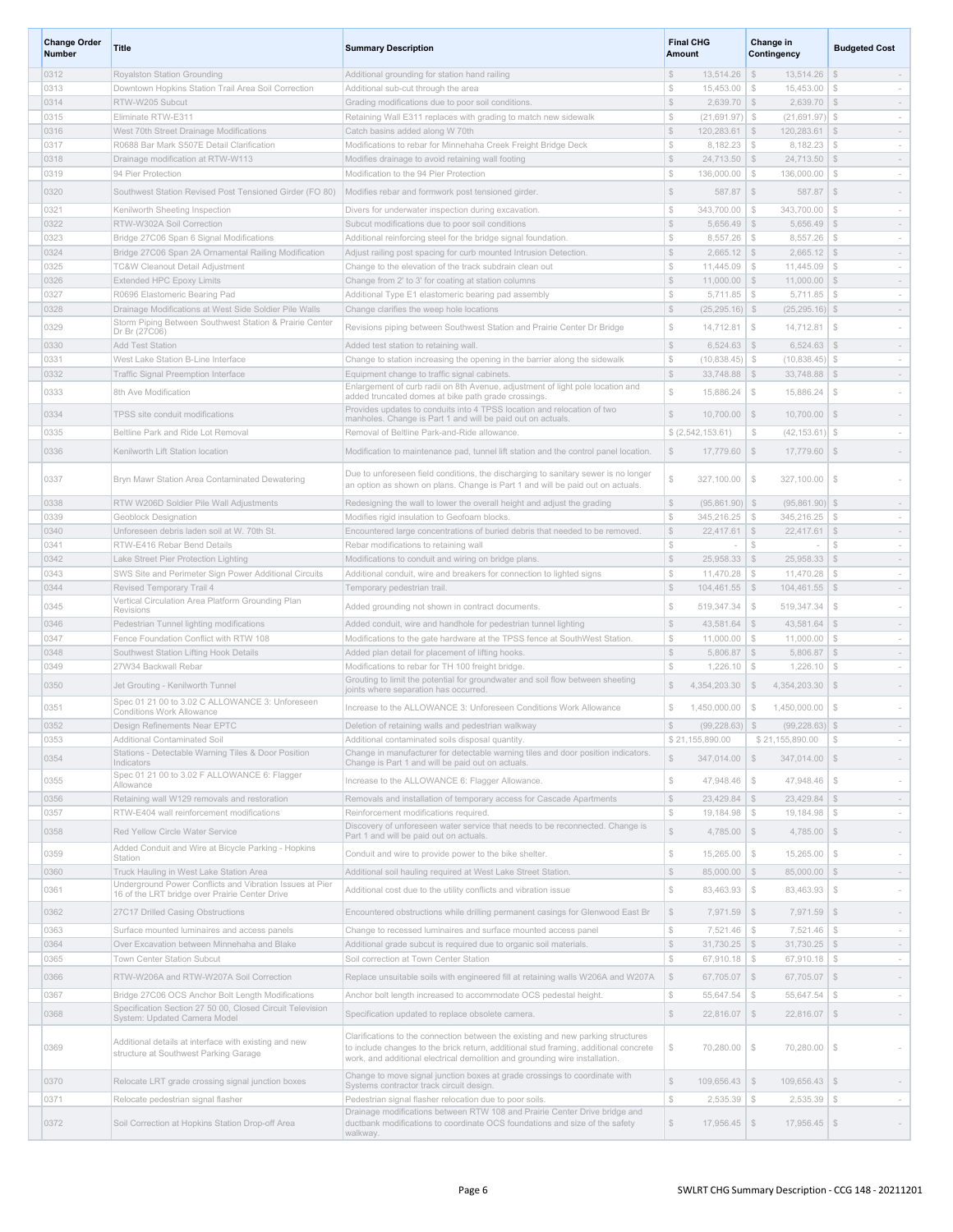| <b>Change Order</b><br><b>Number</b> | <b>Title</b>                                                                                                                                            | <b>Summary Description</b>                                                                                                                                                                                                 | <b>Final CHG</b><br>Amount                          | Change in<br>Contingency                                 | <b>Budgeted Cost</b>                     |
|--------------------------------------|---------------------------------------------------------------------------------------------------------------------------------------------------------|----------------------------------------------------------------------------------------------------------------------------------------------------------------------------------------------------------------------------|-----------------------------------------------------|----------------------------------------------------------|------------------------------------------|
| 0373                                 | R0686 (Minnetonka Hopkins Bridge) pier 25 beam / stem<br>wall                                                                                           | Change the beams to avoid stem wall                                                                                                                                                                                        | Ŝ                                                   | $\mathfrak{L}$                                           | S                                        |
| 0374                                 | Modifications at RTW W108 and Prairie Center Drive<br>Bridge (27C06)                                                                                    | Drainage modifications between RTW 108 and Prairie Center Drive bridge and<br>ductbank modifications to coordinate OCS foundations and size of the safety<br>walkway                                                       | S<br>227,644.42                                     | $\mathcal{L}$<br>227,644.42                              | \$                                       |
| 0375                                 | Southwest Station Door and Overhead Clearance Bar<br>Modifications                                                                                      | Concrete piers for overhead clearance bar at parking garage. Structural steel,<br>foundation and wall detail clarifications for storage door and wall near elevator<br>shaft.                                              | \$<br>42,473.52                                     | $\mathcal{L}$<br>42,473.52                               | $\mathcal{L}$                            |
| 0376                                 | Bridge 27C06 OCS Location Modifications Span 14-16                                                                                                      | Relocate OCS bolts to avoid conflict with bridge girders.                                                                                                                                                                  | $\mathbb{S}$<br>18,972.19                           | 18,972.19<br>$\mathbb{S}$                                | \$<br>$\sim$                             |
| 0377                                 | Kenilworth Tunnel - Secant Wall                                                                                                                         | Replacing push pile installation with secant wall for section of the Kenilworth<br>Tunnel                                                                                                                                  | \$29,979,444.69                                     | \$29.979.444.69                                          | <sup>\$</sup>                            |
| 0378                                 | Eden Road / Redstone driveway area                                                                                                                      | Storm sewer drain and sidewalk modifications.                                                                                                                                                                              | \$<br>8,236.23                                      | $\mathbb{S}$<br>8,236.23                                 | $\mathcal{S}$                            |
| 0379                                 | Station Canopy VMS Flex Conduit Adjustments (FO 93)                                                                                                     | Additional conduit connection at Visual Message Signs                                                                                                                                                                      | $$\mathbb{S}$$<br>2,476.85                          | $$\mathbb{S}$$<br>2.476.85                               | $\mathbb{S}$<br>$\sim$                   |
| 0380                                 | MCES sanitary forcemain grading modifications at shifted<br>air release manhole                                                                         | Modified grading to cover the air release manhole.                                                                                                                                                                         | \$<br>3,278.83                                      | \$<br>3,278.83                                           | $\mathbb{S}$                             |
| 0381                                 | SW Station Utilities Unknown Field Conditions                                                                                                           | Contractor discovered shredded tire fill was used in areas at SW Station which<br>differed from the contract documents. Tire Derived Aggregate (TDA) was used to<br>address soil corrections to match existing conditions. | \$<br>284,378.21                                    | 284,378.21<br>-\$                                        |                                          |
| 0383                                 | Install Track Access Boxes                                                                                                                              | Change type of track access box for embedded track installation rather than<br>ballasted. Also added conduit to move access boxes to match Systems contractor<br>track circuit design                                      | $\mathbb{S}$<br>27,936.32                           | $\mathbb{S}$<br>27,936.32                                | $\mathcal{S}$                            |
| 0384                                 | Minnetonka/Hopkins Bridge R0686 South Abutment Load<br>Transfer Platform (LTP)                                                                          | Load transfer platform for south abutment of Minnetonka/Hopkins Bridge.                                                                                                                                                    | S<br>493,138.28                                     | 493,138.28<br>$\mathbb{S}$                               | $\mathcal{F}$                            |
| 0385                                 | Project Piling Quantity                                                                                                                                 | Increase to bid item for piling                                                                                                                                                                                            | $\mathbb{S}$<br>2,387,985.00                        | 2,387,985.00<br>\$                                       | $\mathcal{L}$<br>$\sim$                  |
| 0386                                 | Dewatering Work at SouthWest Station                                                                                                                    | Dewatering necessary to install tire aggregate fill at SW Station. Change is Part 1<br>and will be paid out on actuals.                                                                                                    | \$<br>60.100.00                                     | \$<br>$60,100.00$ \$                                     |                                          |
| 0387                                 | TH 62 Storm Pump Hatch Opening Modification                                                                                                             | Modifies hatch opening to accommodate pump removal                                                                                                                                                                         | $\mathbb{S}$<br>20,470.00                           | S.<br>20,470.00                                          | $\mathbb{S}$<br>$\sim$                   |
| 0388                                 | SWS camera and lighting modifications                                                                                                                   | Relocate and change camera type to 360, added lights and armature for lights.<br>Change reduced camera quantities in the systems contract.                                                                                 | $\mathbb{S}$<br>34.946.46                           | $\mathcal{S}$<br>34,946.46                               | $\mathcal{S}$                            |
| 0389                                 | Elevation Change to Sanitary Sewer Line                                                                                                                 | Elevated the sewer profile closer to proposed grade elevation                                                                                                                                                              | $\mathbb{S}$<br>$(1, 125.14)$ \$                    | (1, 125.14)                                              | $\mathbb{S}$<br>$\sim$                   |
| 0390                                 | Track Upgrades within Work Windows                                                                                                                      | Contractor to work in windows agreed to by COUNCIL and TCWR                                                                                                                                                                | $\mathbb{S}$<br>57,040.00                           | \$<br>57,040.00                                          | $\mathcal{F}$<br>$\sim$                  |
| 0391                                 | Bridge 27C08 (Feltl) modifications to barrier & barrier<br>reinforcement on approach panels<br>Bridge 27C09 (Smetana) Modifications to barrier &        | Modifications to reinforcement on approach panels and approach bridge railing                                                                                                                                              | $$\mathbb{S}$$<br>13,347.60                         | $\mathbb{S}$<br>13,347.60                                | $\mathbb{S}$                             |
| 0392                                 | sidewalk geometry & reinforcement on approach panels                                                                                                    | Modifications to reinforcement on approach panels and approach bridge railing                                                                                                                                              | $$\mathbb{S}$$<br>63,696.59                         | $\mathcal{S}$<br>63,696.59                               | $\mathcal{F}$                            |
| 0393<br>0394                         | Tie Replacement for Cedar Lake Spur<br>MN&S Shaft #5 Conflict with Unknown Utilities                                                                    | Change to amount of existing freight cross ties to be replaced<br>Modification to pier protection to avoid utilities.                                                                                                      | $\mathbb{S}$<br>235,117.50<br>S<br>63,399.14        | $\mathcal{L}$<br>235,117.50<br>$\mathbb{S}$<br>63,399.14 | S<br>$\sim$<br>$$\mathbb{S}$$<br>$\sim$  |
| 0395                                 | RTW-W211 Unforeseen Obstruction                                                                                                                         | Additional excavation and SOE modifications for retaining wall W211                                                                                                                                                        | $\mathbb{S}$<br>36,024.14                           | $\mathcal{S}$<br>36,024.14                               | $\mathbb{S}$<br>$\sim$                   |
| 0396                                 | MN&S / CP Turnout Pad                                                                                                                                   | An extension of retaining wall E218 and turn out pad was required to accommodate<br>the track switch at the Southerly Connector and MN&S Spur.                                                                             | \$<br>874,845.99                                    | \$<br>874,845.99                                         |                                          |
| 0397                                 | TH 62 Permanent Reconstruction                                                                                                                          | Completion of Eastbound TH 62 Phase 3A                                                                                                                                                                                     | $\mathbb{S}$<br>2,027,008.31                        | $\mathcal{F}$<br>2,027,008.31                            | $\mathcal{F}$<br>$\sim$                  |
| 0398                                 | Parcel 322 & 322A modifications to connection at Bren<br>Road East                                                                                      | Modifications to driveway and storm sewer location                                                                                                                                                                         | S<br>(7,896.26)                                     | (7,896.26)<br>\$                                         | S                                        |
| 0399                                 | Revision to proposed driveway at Valley View & Shady<br>Oak Road                                                                                        | Updated drawings to account for recent city work at this intersection.                                                                                                                                                     | S<br>$(20,872.98)$ \$                               | $(20,872.98)$ \$                                         |                                          |
| 0400                                 | SWS Entrance Level Barrier Cable Removal and Grid B<br>Deflection Requirement                                                                           | Removal of redundant barrier cable and confirmation of barrier cable deflection<br>information.                                                                                                                            | $\mathbb{S}$<br>(4, 102.25)                         | $\mathcal{F}$<br>(4, 102.25)                             | S.                                       |
| 0401                                 | Selective Drainage Modification to SC Manholes                                                                                                          | Replace the drain grate with a drain plug at three SC manhole locations                                                                                                                                                    | $\mathbb{S}$<br>3,220.42                            | \$<br>3,220.42                                           | $\mathcal{L}$<br>$\sim$                  |
| 0402                                 | Rebar revisions to several bridges                                                                                                                      | Minor rebar revisions to Valley View road bridge, I494 bridge, Shady Oak bridge,<br>and TH 100 freight bridge.                                                                                                             | Ŝ<br>5,459.28                                       | <sup>\$</sup><br>5,459.28                                | $\mathcal{S}$                            |
| 0403                                 | 27J61 Wooddale Underpass Storm Drain<br>Grading Revision and additional planting to slope near                                                          | Storm drainage clarifications                                                                                                                                                                                              | $$\mathbb{S}$$<br>$\sim$                            | S <sub>3</sub><br>$\sim$                                 | $\mathcal{L}$<br>$\sim$                  |
| 0404                                 | EPTC                                                                                                                                                    | Change to steeper slope and plantings to ensure stability                                                                                                                                                                  | S<br>7,172.96                                       | $\$\,$<br>7,172.96                                       | $\mathcal{Z}$                            |
| 0405                                 | E203 & E205 Drain tile Modification<br>Minnehaha Creek Drainage Revision - Added pipe and                                                               | Size of drain tile changed to match adjacent bridge abutments.                                                                                                                                                             | $\mathcal{S}$<br>3,995.60                           | \$<br>3,995.60                                           | $\mathcal{F}$<br>$\sim$                  |
| 0406                                 | TH 212/Shady Oak Road Bridge (27R34) Pier 17 Pier Cap                                                                                                   | Added catch basin and pipe needed for storm drain.                                                                                                                                                                         | $\hat{\mathcal{S}}$<br>17,732.40                    | $\mathbb{S}$<br>17,732.40                                | S                                        |
| 0407                                 | Modifications                                                                                                                                           | Pier cap modifications due to obstruction encountered during piling operation                                                                                                                                              | 3,354.92<br>$$\$                                    | 3,354.92<br>\$                                           | $\mathcal{F}$                            |
| 0408<br>0409                         | RTW-E403 & E405 - Drilled Shaft Cross Section<br>SOE for secant guide wall                                                                              | Rebar modifications to the retaining walls E403 & E405<br>Temporary SOE to allow construction of the secant guide wall. (Part 2)                                                                                           | $\mathbb{S}$<br>$\mathbb{S}$<br>$302,668.47$ \$     | S<br>$302,668.47$ \$                                     | $\mathbb{S}$<br>$\sim$<br>$\sim$         |
|                                      | Freight Crossing Preemption, Island Modifications and                                                                                                   | Added conduit, handhole and coupler case for freight crossing preemption.                                                                                                                                                  |                                                     |                                                          |                                          |
| 0410<br>0411                         | Coupler Case Addition<br>Station water services coordination                                                                                            |                                                                                                                                                                                                                            | $\mathbb{S}$<br>172,817.83 \$<br>\$<br>74,037.99 \$ | 172,817.83<br>74,037.99                                  | S<br>$\sim$                              |
| 0412                                 | Relieving Angle Anchorage at Southwest Station                                                                                                          | Updates to water service coordination between seven stations.<br>Updated drawings for expansion anchors detail.                                                                                                            | $\mathbb{S}$<br>$\sim$                              | $\mathbb{S}$<br>$\sim$                                   | $$\mathbb{S}$$<br>$\sim$                 |
| 0413                                 | Unsuitable Soils - LRT Trackbed between Wooddale Ave<br>and TH-100                                                                                      | Remove and replace poor soils discovered at the LRT trackbed                                                                                                                                                               | $\mathbb{S}$<br>6,551.18                            | $$\mathbb{S}$$<br>6,551.18                               | $$\mathbb{S}$$                           |
| 0414                                 | Additional Water Main Manholes                                                                                                                          | Additional manholes required, not shown on plans.                                                                                                                                                                          | $\mathbb{S}$<br>$92,322.20$ \$                      | 92,322.20                                                | \$<br>$\sim$                             |
| 0415                                 | SWS East Elevator Shaft RB19 Beam Added Reinforcing                                                                                                     | Additional reinforcement required.                                                                                                                                                                                         | $\mathbb{S}$<br>2,512.00                            | $$\mathbb{S}$$<br>$2,512.00$ \$                          | $\sim$                                   |
| 0416                                 | Relocation of OCS Foundations                                                                                                                           | Change to the location of three OCS foundations due to unforeseen subsurface<br>obstructions.                                                                                                                              | $\mathbb{S}$<br>20,239.88                           | \$<br>$20,239.88$ \$                                     | $\sim$                                   |
| 0417                                 | Steel Price Adjustment Allowance                                                                                                                        | Added allowance for the steel price adjustment.                                                                                                                                                                            | ${\mathbb S}$<br>200,000.00                         | $\mathcal{F}$<br>$200,000.00$   \$                       | $\sim$                                   |
| 0418                                 | Track Crossing Lighting Modifications at 11th Ave in<br>Hopkins.                                                                                        | Reducing height of two lighting poles to meet clearance requirements to overhead<br>power lines.                                                                                                                           | Ŝ<br>9,140.26                                       | \$<br>$9,140.26$ \ \$                                    |                                          |
| 0419                                 | West Lake Street Station Storm Crossing                                                                                                                 | Change to the installation location of the storm drain                                                                                                                                                                     | $\mathbb{S}$<br>17,835.00                           | $\mathcal{S}$<br>17,835.00                               | $$\mathbb{S}$$<br>$\sim$                 |
| 0420                                 | Southwest Station Added Steel Angles                                                                                                                    | Added additional steel angles to fully detail wall and post tensioned slab<br>connection.                                                                                                                                  | $\mathbb{S}$<br>$6,198.56$ \$                       | $6,198.56$ \ \$                                          |                                          |
| 0421                                 | Unsuitable Soils at LRT Trackbed between 8th Ave and<br>5th Ave                                                                                         | Removal and replacement of unsuitable soils.                                                                                                                                                                               | $\mathbb{S}$<br>20,199.34                           | $\mathbb{S}$<br>20,199.34                                | $\mathcal{S}$<br>$\sim$                  |
| 0422                                 | Bryn Mawr Surcharge Subcut                                                                                                                              | Additional excavation due to unsuitable soils.                                                                                                                                                                             | $\mathbb{S}$<br>82,779.67                           | $$\mathbb{S}$$<br>82,779.67                              | $\mathcal{S}$<br>$\sim$                  |
| 0423                                 | Southwest Station Added Floor Drain in Mechanical Room<br>104                                                                                           | Furnish and installation of floor drain                                                                                                                                                                                    | $\mathbb S$<br>6,300.39                             | $$\mathbb{S}$$<br>6,300.39                               | $\mathbb{S}$<br>$\overline{\phantom{a}}$ |
| 0424                                 | Grout Solidification at Kenilworth Tunnel Trackside<br>Locations (approx. STA. 2780+50-Closing Pair and<br>approx. STA. 2789+35- Buried<br>Obstruction) | Unforeseen site conditions required soil grout solidification at two locations on the<br>Kenilworth Tunnel permanent wall sheeting.                                                                                        | \$<br>132,374.70                                    | \$<br>132,374.70                                         |                                          |
| 0425                                 | Cedar Lake Parkway RR Crossing Repairs                                                                                                                  | Remediation of soil settlement at the freight crossing at Cedar Lake Parkway                                                                                                                                               | $$\mathbb{S}$$<br>43,093.47                         | $\mathbb{S}$<br>43,093.47                                | $\mathcal{S}$<br>$\sim$                  |
| 0427                                 | Moving Two Test Stations at Nine Mile Bridge Abutment<br>(27C07)                                                                                        | Relocating test stations for access at grade level                                                                                                                                                                         | $\mathbb{S}$<br>7,846.94                            | $$\mathbb{S}$$<br>7,846.94                               | $\mathbb{S}$                             |
| 0428                                 | Wall 409 (related to the BNSF work)                                                                                                                     | Accommodate the BNSF access via the Cedar Lake Trail (Part 1) Required per                                                                                                                                                 | S<br>881,000.00                                     | \$<br>$881,000.00$ \$                                    |                                          |
| 0429                                 | Modification to earthwork, drainage, and retaining walls<br>and additional pocket track near K-tel                                                      | agreement with BNSF.<br>Modifications related to the elimination of the Operations and Maintenance Facility<br>from the project scope (Part 1).                                                                            | Ŝ<br>1,900,000.00                                   | $\mathcal{S}$<br>$1,900,000.00$ \$                       |                                          |
|                                      |                                                                                                                                                         |                                                                                                                                                                                                                            |                                                     |                                                          |                                          |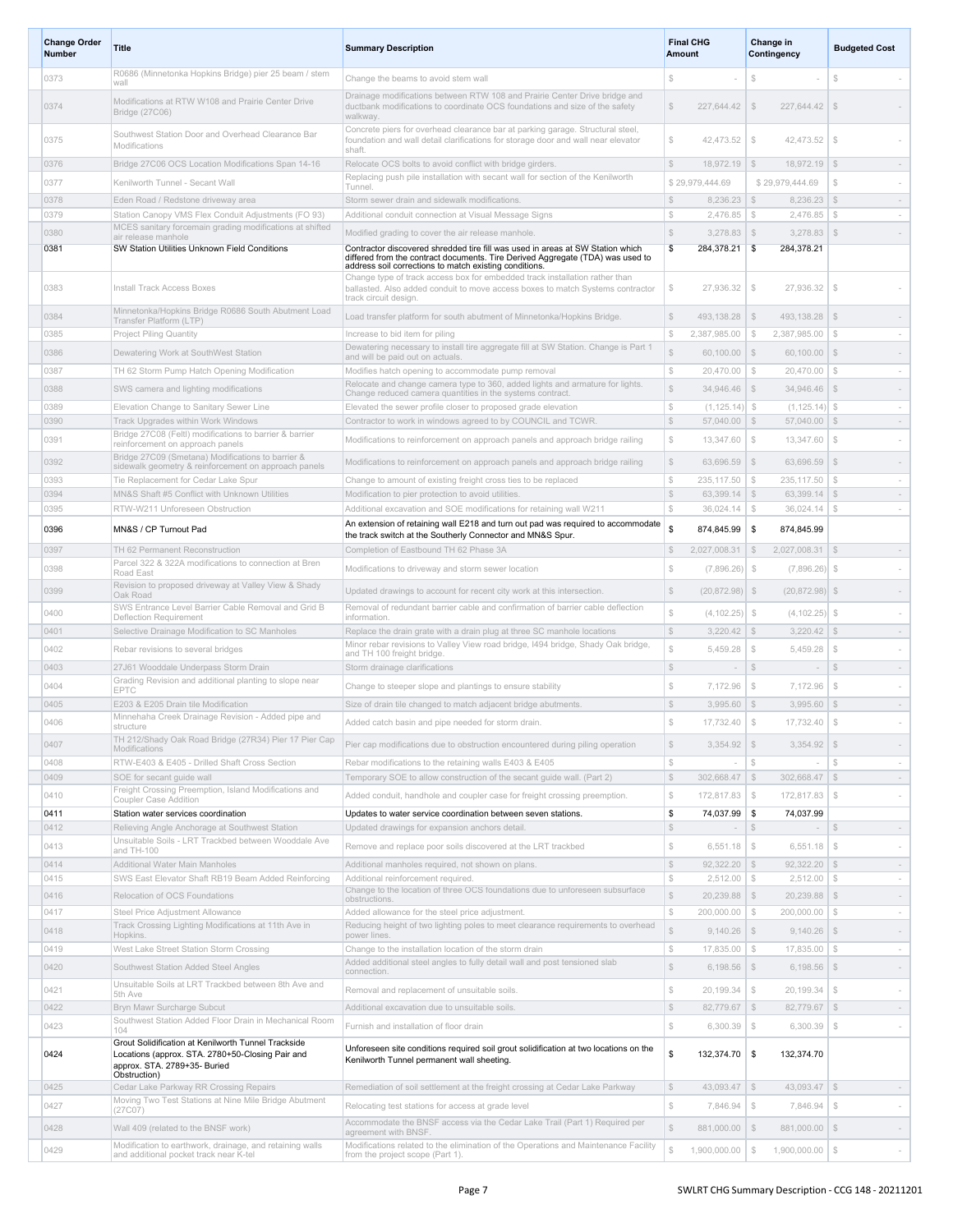| <b>Change Order</b><br><b>Number</b> | <b>Title</b>                                                                                 | <b>Summary Description</b>                                                                                                                            | <b>Final CHG</b><br><b>Amount</b>                                 | Change in<br><b>Budgeted Cost</b><br>Contingency                      |                                                    |
|--------------------------------------|----------------------------------------------------------------------------------------------|-------------------------------------------------------------------------------------------------------------------------------------------------------|-------------------------------------------------------------------|-----------------------------------------------------------------------|----------------------------------------------------|
| 0430                                 | South of 70th Street West Soil Correction                                                    | Additional excavation due to unsuitable soils.                                                                                                        | $$\mathbb{S}$$<br>133,056.24                                      | $\mathcal{F}$<br>133,056.24                                           | $\mathbb{S}$                                       |
| 0431                                 | Items Requested and Clarified by SWT for SWS Indoor<br><b>Waiting Facility</b>               | Additional security and communication items required by agreement with<br>Southwest Transit                                                           | $\mathbb{S}$<br>280,678.33                                        | 280,678.33<br>$\mathcal{S}$                                           | $$\$                                               |
| 0432                                 | Added embankment to reduce restricted reuse removals at                                      | Additional earth work including hauling, grading, and compacting. Change will                                                                         | $\mathbb{S}$<br>$34,076.03$ \$                                    | 34,076.03                                                             | \$                                                 |
| 0433                                 | Eden Rd.<br>Kenilworth Area Drainage Modifications                                           | reduce contaminated soils removal.<br>Extend ditches at two freight cut & throw / tie-in areas (Burnham Bridge & East of \$                           | 21,584.45                                                         | \$<br>21,584.45                                                       |                                                    |
|                                      |                                                                                              | Beltline) in the Kenilworth area.                                                                                                                     |                                                                   |                                                                       |                                                    |
| 0434<br>0435                         | Trail 6 - Additional Subcut and Soil Correction                                              | Unsuitable soil required an additional subcut and fill along Trail 6 in Segment 7.                                                                    | \$<br>$7,443.06$ \$                                               | 7,443.06                                                              |                                                    |
|                                      | Revised Grading at Hopkins TCWR Depot                                                        | Additional drainage and revised grading required at Hopkins TCWR Depot not \$<br>shown in contract documents.                                         | $52,733.84$ \$                                                    | 52,733.84                                                             |                                                    |
| 0436                                 | Soil Correction - Prairie Center Drive EB                                                    | Unsuitable soil required additional geotextile fabric, excavation, and Class V to \$<br>construct an acceptable road section at Prairie Center Drive. | $14,093.15$ \$                                                    | 14,093.15                                                             |                                                    |
| 0437                                 | Modifications to Shift Roadway Alignment at West Lake                                        | Roadway alignment shift near West Lake Street Station.                                                                                                | 124,669.08 \$<br>\$                                               | 124,669.08                                                            |                                                    |
| 0438                                 | Station<br>Construction limit and scope reduction for Opus Station                           | Reduction of base project scope at the Opus Station Park-and-Ride.                                                                                    | \$<br>$(114, 531.01)$ \$                                          | (114, 531.01)                                                         |                                                    |
|                                      | Park-and-Ride                                                                                |                                                                                                                                                       |                                                                   |                                                                       |                                                    |
| 0439                                 | R0691 Southerly Connector over LRT Substructure<br>Concrete Mix Revision (DQ-140)            | Bridge R0691 Southerly Connector substructure required a change from a 4000psi \$                                                                     | $32,978.66$ \$                                                    | 32,978.66                                                             |                                                    |
| 0440                                 | BMP 405 Soil Correction                                                                      | concrete mix design to a 5000psi mix concrete mix design.<br>Unsuitable soil required an additional subcut and replacement with granular \$           | $21,731.18$ \$                                                    | 21,731.18                                                             |                                                    |
|                                      |                                                                                              | material for BMP 405.                                                                                                                                 |                                                                   |                                                                       |                                                    |
| 0441                                 | SWS Added Bollards for Fire Riser                                                            | An addition of two bollards at SouthWest Station is required to protect the fire riser \$<br>at the entrance level.                                   | 7,063.75 \$                                                       | 7,063.75                                                              |                                                    |
| 0443                                 | Unsuitable Soils - LRT Trackbed between Blake Rd and<br>Minnehaha Creek                      | Unsuitable soil required an additional subcut in the LRT trackbed between Blake<br>Road and Minnehaha Creek.                                          | $18,813.09$ \$                                                    | 18,813.09                                                             |                                                    |
| 0444                                 | Cold Weather Cost SWT Segment 1                                                              | Heating and housing for winter work for critical path activities in Segment 1.                                                                        | \$<br>349,000.00 \$                                               | 349.000.00                                                            |                                                    |
| 0445                                 | Unsuitable Soils - Minnehaha Creek to Louisiana Ave                                          | Unsuitable soil required an additional subcut for unsuitable clay soils from \$                                                                       | 68,334.92 \$                                                      | 68.334.92                                                             |                                                    |
|                                      |                                                                                              | Minnehaha Creek to Louisiana Ave.                                                                                                                     | Total \$202,617,560.33 \$177,344,371.09                           |                                                                       | \$20,496,269.24                                    |
|                                      | Project Name: Franklin Operations and Maintenance Facility Modifications                     |                                                                                                                                                       |                                                                   |                                                                       |                                                    |
| 001                                  | Franklin Temporary Sanding Modifications                                                     | Additional scope for West Runner track and connections to the temp sanding.                                                                           | $\mathcal{F}$<br>$129, 112.32$ \$                                 | $129, 112.32$ \$                                                      | $\sim$                                             |
| 002                                  | Specification 01 10 00 for LNTP 2                                                            | Update to LNTP cost and durations.                                                                                                                    | $\mathbb{S}$<br>$\sim$                                            | $\mathcal{S}$<br>$\sim$                                               | $$\mathbb{S}$$<br>$\sim$                           |
| 003<br>004                           | Specification 01 10 00 Summary for FNTP<br>Schedule of Values Extension                      | Update to contract cost and duration for FNTP.<br>Extending the use of the SOV for pay application                                                    | $\mathbb{S}$<br>$\sim$<br>$$\mathbb{S}$$<br>$\sim$                | $$\mathbb{S}$$<br>$\overline{\phantom{a}}$<br>$\mathcal{S}$<br>$\sim$ | $$\mathbb{S}$$<br>$\sim$<br>$\mathbb{S}$<br>$\sim$ |
| 005                                  | Foundation Modification                                                                      | Modification to Support of Excavation (SOE) and added helical piers scope                                                                             | $\mathbb{S}$<br>(44,800.00)                                       | $\mathcal{S}$<br>(44,800.00)                                          | $\mathcal{S}$<br>$\sim$                            |
| 006                                  | CSUB 28 Steel Deck and Joist Changes                                                         | Change in type and style of steel deck for roof structure.                                                                                            | $\mathbb{S}$<br>$4,378.67$ \$                                     | 4,378.67                                                              | $\mathbb{S}$<br>$\sim$                             |
| 007                                  | RFI 46 - New Lockers Area B                                                                  | Purchase of additional lockers for locker room                                                                                                        | $\mathbb{S}$<br>22,737.60                                         | $\mathcal{S}$<br>22,737.60                                            | $\mathcal{S}$<br>$\sim$                            |
| 008                                  | Aluminum Panel Thickness                                                                     | Change in aluminum panel gauge for exterior walls of RCC.                                                                                             | $\mathbb{S}$<br>$(71, 331.75)$ \$                                 | $(71, 331.75)$ \$                                                     | $\sim$                                             |
| 009                                  | RFI 40 and 41 Additional Costs                                                               | Mechanical duct modification due to door opening obstructing.                                                                                         | $\mathbb{S}$<br>14,256.17                                         | $\mathcal{S}$<br>14,256.17                                            | $\mathcal{S}$<br>$\sim$                            |
| 010<br>011                           | Sanitary Sewer Invert and Pumped Sewer Modifications<br>Franklin West Runner Advanced Design | Plumbing modification piping inverts connection, routing and pump models<br>Additional overhead catenary system (OCS) and roadway improvements        | $\mathbb{S}$<br>$70,767.13$ \$<br>$\mathbb{S}$<br>320,547.21      | $70,767.13$ \$<br>$\mathcal{S}$<br>320,547.21                         | $\sim$<br>$\mathcal{S}$<br>$\sim$                  |
| 012                                  | Removal of SC-805 Ductbank                                                                   | Ductbank SC-805 is not required for the completion of contract.                                                                                       | $\mathbb{S}$<br>$(11, 131.68)$ \$                                 | $(11, 131.68)$ \$                                                     | $\sim$                                             |
| 013                                  | Added West Runner Section Insulator and Disconnects                                          | Additional sectionalization to lessen construction impacts to Metro Transit                                                                           | Ŝ<br>38,931.33                                                    | $\mathcal{L}$<br>38,931.33                                            | $\mathcal{S}$<br>$\sim$                            |
|                                      |                                                                                              | operations.<br>Change to shallower spliced roof joists to avoid conflict with several existing                                                        |                                                                   |                                                                       |                                                    |
| 014                                  | Reduced Joist Depth in Area F                                                                | industrial and mechanical pipes and conduits.                                                                                                         | $\mathbb{S}$<br>$30,000.00$ $\sqrt{\$}$                           | 30,000.00                                                             | $\mathcal{S}$                                      |
| 015                                  | Additional Work at Paint Booth Ceiling/Head and Gridline                                     | Additional metal studs and gypsum board installation.                                                                                                 | $$\mathbb{S}$$<br>28,971.24                                       | $\mathcal{L}$<br>28,971.24                                            | $\mathbb{S}$<br>$\overline{\phantom{a}}$           |
| 016                                  | Impacts Due to Work Windows for W. 17th                                                      | Additional labor cost to avoid operation impacts                                                                                                      | $\mathbb{S}$<br>35.314.41                                         | $\mathcal{S}$<br>35.314.41                                            | \$<br>$\sim$                                       |
| 017                                  | Relocation of OCS Foundations in the North and South<br>Yards                                | Relocation of two OCS foundations                                                                                                                     | $\mathbb{S}$<br>20,911.30                                         | $\mathcal{S}$<br>20,911.30                                            | $\mathbb{S}$                                       |
| 018                                  | Additional Layer of Insulation for Section Insulators                                        | Existing OCS section insulator required second layer of insulation                                                                                    | $\mathbb{S}$<br>22,406.45                                         | $\mathcal{S}$<br>22,406.45                                            | \$<br>$\sim$                                       |
| 019                                  | FKE 22 OCS Cantilever Arm Extended Offset                                                    | Extended offset for OCS arm assembly                                                                                                                  | $$\mathbb{S}$$<br>9,812.25                                        | $\mathcal{L}$<br>9,812.25                                             | $\mathcal{F}$<br>$\sim$                            |
| 020                                  | Room Layout Revision on 3rd Floor                                                            | Layout change removing an office wall and removed a rooftop air handling unit                                                                         | $\mathbb{S}$<br>$(30,580.26)$ \$                                  | $(30,580.26)$ \$                                                      | $\sim$                                             |
| 021                                  | Lowering Bridge Crane Running Beam                                                           | Change to lower the bridge crane running beam at M1 Track to allow for<br>Mechanical, Plumbing, Fire Protection and other utilities. (Part 2)         | S<br>65,779.66                                                    | \$<br>65,779.66                                                       | - \$                                               |
| 022                                  | OCS Baseplate Encasement                                                                     | Encasement of OCS baseplates in grout to protect from corrosion.                                                                                      | $$\mathbb{S}$$<br>$29,640.11$ \$                                  | $29,640.11$ \$                                                        | $\sim$                                             |
| 023                                  | Manhole HV-2 Changed Lid Procurement                                                         | Change from a 1-piece precast lid to a 2-piece precast lid for Manhole HV-2.                                                                          | $\mathbb{S}$<br>2,432.48                                          | $\mathcal{Z}$<br>2,432.48                                             | $\mathcal{L}$<br>$\sim$                            |
| 024                                  | Modification of HVAC for the Car Wash Mechanical Room<br>(Rm 129)                            | Removal of HRV-5 and all associated work from the project contract.                                                                                   | $\mathbb{S}$<br>$(77, 236.75)$ \$                                 | $(77, 236.75)$ \$                                                     |                                                    |
| 025                                  | Modification of Overhead Door Installation                                                   | Modifications to overhead coiling doors.                                                                                                              | $\mathbb{S}$<br>1,410.65                                          | $$\mathbb{S}$$<br>1,410.65                                            | $\mathcal{F}$<br>$\sim$                            |
| 026                                  | Wash/Sanding Bay Duct Relocation                                                             | Modifications to stainless duct to avoid existing piping.                                                                                             | $$\mathbb{S}$$<br>$22,733.50$ \$                                  | 22,733.50                                                             | \$<br>$\sim$                                       |
| 027<br>028                           | Water Pump Valve Removals<br>Added Data Drops and Rubber Base for Area B Rooms               | Removal of motorized valves due to manufactures information<br>Additional work in the room 112 on the 1st floor                                       | $\mathbb{S}$<br>$(15,667.14)$ \$<br>$\mathbb{S}$<br>$1,038.82$ \$ | $(15,667.14)$ \$<br>$1,038.82$ \$                                     | $\sim$<br>$\sim$                                   |
| 029                                  | Added Parapet Blocking                                                                       | Additional material and labor for wood blocking                                                                                                       | $\mathcal{Z}$<br>$1,494.19$ \\$                                   | $1,494.19$ \$                                                         | $\sim$                                             |
| 030                                  | RCC Video Wall Power Loading                                                                 | Moving the non-critical power loading off the Uninterruptible Power Supply (UPS)                                                                      | \$<br>10,963.56 \$                                                | 10,963.56                                                             | $\mathcal{S}$<br>$\sim$                            |
|                                      | Four Fold Train Door Change from Electric to Hydraulic                                       | service to avoid need for larger UPS system.<br>Change from electric operator to a hydraulic operator per the shop drawing                            |                                                                   |                                                                       |                                                    |
| 031                                  | Controls                                                                                     | review.                                                                                                                                               | $\mathbb{S}$<br>$13,694.07$ \$                                    | $13,694.07$ \$                                                        |                                                    |
| 032                                  | New OCS Assemblies Required to Replace Existing                                              | Replacement of OCS arms/connections along the M6 track.                                                                                               | $\mathbb{S}$<br>16,378.90                                         | $\mathcal{S}$<br>16.378.90                                            | -S<br>$\sim$                                       |
| 033<br>034                           | Rooftop Mechanical Duct Clarifications<br>Added Beam in Area K for Fall Protection           | Rerouting of ductwork outside of the Electrical Room.<br>Added safety beam and connection detail in Area K.                                           | $\mathbb{S}$<br>7,485.95<br>$$\mathbb{S}$$<br>13,776.55           | $\mathcal{S}$<br>7,485.95<br>$\mathcal{S}$<br>13,776.55               | $\mathbb{S}$<br>$\sim$<br>$\mathbb{S}$<br>$\sim$   |
| 035                                  | Cutting of Steel Tube at RCC Link                                                            | Steel tube change between door jambs at RCC link.                                                                                                     | $\mathbb{S}$<br>$1,446.00$ \$                                     | $1,446.00$ \$                                                         | $\sim$                                             |
| 036                                  | Extension of Stud Framing on RCC Roof Decking                                                | Change to mount angle for RCC roof decking stud framing.                                                                                              | $\mathbb{S}$<br>3,459.67                                          | $\mathcal{S}$<br>$3,459.67$ \$                                        | $\sim$                                             |
| 037                                  | Modifications to Waste Line from RCC Restrooms                                               | Elimination of waste line from RCC restrooms.                                                                                                         | $\mathbb{S}$<br>$(13,552.94)$ \$                                  | $(13,552.94)$ \$                                                      | $\sim$                                             |
| 038                                  | Clarification of Rail Apron Sections                                                         | Change in track type for north building LRV entrance.                                                                                                 | Ŝ<br>45,451.89                                                    | $\mathcal{S}$<br>45,451.89                                            | $\mathcal{S}$<br>$\sim$                            |
| 039                                  | Modification to Headspan in West Yard                                                        | Modification to OCS headspan support from cantilever arm system.<br>Modifications to monorail crane run-out beams and mechanical ductwork in          | $\mathbb{S}$<br>$45,439.57$ \$                                    | $45,439.57$ \$                                                        | $\sim$                                             |
| 040                                  | M2, M3, M4 Mono-Rail and Mechanical Duct Modifications                                       | maintenance bays.                                                                                                                                     | Ŝ<br>25,000.00                                                    | $\mathcal{Z}$<br>25,000.00                                            | $\mathcal{Z}$<br>$\sim$                            |
| 041                                  | Added Drywall at Gridline C Between Grids 16 and 24                                          | Added gypsum board along Gridline C.                                                                                                                  | $$\mathbb{S}$$<br>$7,147.49$ \$                                   | 7,147.49                                                              | \$<br>$\sim$                                       |
| 042                                  | Removal of Underground Obstructions at Vehicle Hoist<br>Pits                                 | Removal of underground obstructions.                                                                                                                  | $\mathbb{S}$<br>10,520.39                                         | $$\mathbb{S}$$<br>10,520.39                                           | \$                                                 |
| 043                                  | Elimination of Feeders for Wash Equipment                                                    | Modification to distribution panel, conduits, disconnects, and branch circuits for power to wash equipment.                                           | $\mathbb{S}$<br>$3,575.32$ \\$                                    | 3,575.32                                                              | \$<br>$\sim$                                       |
| 044                                  | <b>Electrical Adjustments</b>                                                                | Electrical changes to eliminate manhole conflict with proposed track.                                                                                 | $\mathbb{S}$<br>40,095.23                                         | $$\mathbb{S}$$<br>40,095.23                                           | $$\delta$$                                         |
| 045                                  |                                                                                              | Rental, setup, and takedown of temporary power for RCC Server Room required to \$                                                                     |                                                                   |                                                                       |                                                    |
|                                      | RCC Temporary Power for Server Room                                                          | m operational service to the RCC and Metro Transit light rail system during<br>construction.                                                          | $104, 141.89$ \$                                                  | 104,141.89                                                            |                                                    |
| 046                                  | FKE 07 OCS Pole Changes                                                                      | Modified OCS pole and foundation to avoid overhead bridge.                                                                                            | $$\mathbb{S}$$<br>$9,381.25$ \$                                   | $9,381.25$ \$                                                         |                                                    |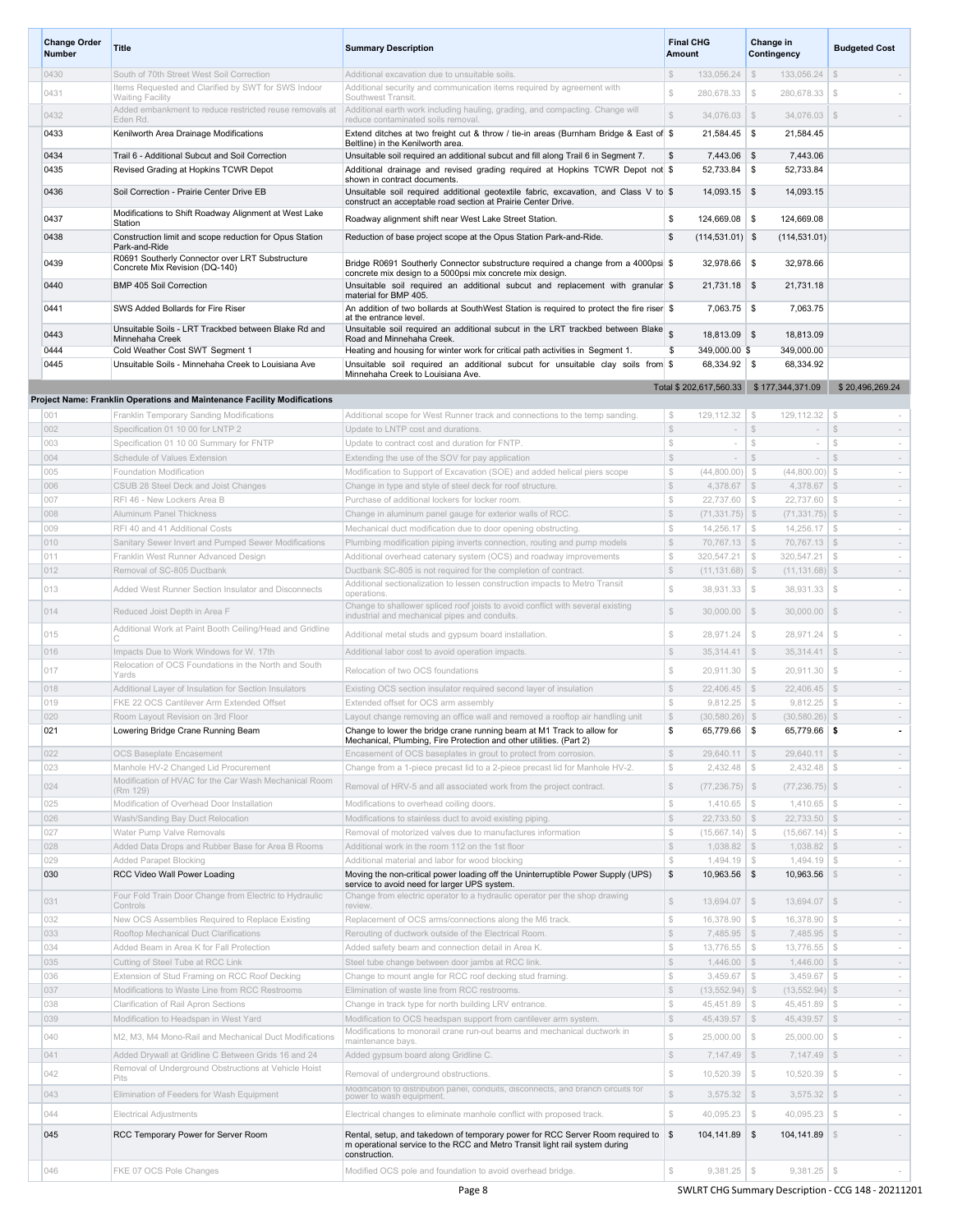| 047                           | Extended Stud Framing / Clearance of Deck Angle                                       | Added angle at window locations and extended the roof blocking outside the RCC.                                                                                                                                  | $\mathcal{S}$                  |                                 | 3,116.92                              | \$                             |                                    |
|-------------------------------|---------------------------------------------------------------------------------------|------------------------------------------------------------------------------------------------------------------------------------------------------------------------------------------------------------------|--------------------------------|---------------------------------|---------------------------------------|--------------------------------|------------------------------------|
| 048                           | Modifications to HWS/HWR Piping in Area C                                             | Change of pipe size to avoid a flow pinch point.                                                                                                                                                                 | S                              | 13,278.49                       | S.<br>13.278.49                       | $\mathbb{S}$                   |                                    |
| <b>Change Order</b><br>Number | <b>Title</b>                                                                          | <b>Summary Description</b>                                                                                                                                                                                       | Amount                         | <b>Final CHG</b>                | Change in<br>Contingency              |                                | <b>Budgeted Cost</b>               |
| 049                           | OCS Foundation Shift in West Yard                                                     | Shift four OCS foundations and added offset adapter plate to maintain pole<br>location.                                                                                                                          | S                              | 106,894.40                      | $\mathcal{S}$<br>106,894.40           | \$                             |                                    |
| 050                           | Removal of Energy and Flow Meters                                                     | Removal of flow meters from project scope.                                                                                                                                                                       | $\mathbb{S}$                   | (2,965.89)                      | - \$<br>(2,965.89)                    | S.                             | $\sim$                             |
| 051                           | Removal of Underground Obstruction at OCS Foundation                                  | Removal of storm sewer structure to install OCS foundation                                                                                                                                                       | $\mathbb{S}$                   | 5,863.23                        | \$<br>5,863.23                        | \$                             |                                    |
|                               |                                                                                       | Change in power source for the Wash/Sanding Bay because building transformer                                                                                                                                     | $\mathbb{S}$                   | 100,285.44                      |                                       |                                |                                    |
| 053                           | Wash/Sanding Bay Power Recircuiting                                                   | project not complete.                                                                                                                                                                                            |                                |                                 | 100,285.44<br>$$\delta$$              | $$\delta$$                     |                                    |
| 057<br>058                    | Added Walkway Pavers to M6 Roof<br>M6 OCS Disconnect Switch Clearance                 | Additional walkway pavers for M6 sanding bay roof.<br>Rotate OCS disconnect switch to meet code-required access clearance                                                                                        | $$\mathbb{S}$$<br>$\mathbb{S}$ | $4,166.64$ \$<br>2,690.83       | 4,166.64<br>$\mathcal{L}$<br>2,690.83 | $\mathcal{S}$<br>$\mathcal{F}$ | $\sim$<br>$\sim$                   |
| 059                           | Stair A Roof Water Ponding Remedial Work                                              | Install additional tapered insulation to eliminate stair A roof water ponding. (Part                                                                                                                             | $\mathbb{S}$                   | $6,520.27$ \$                   | $6,520.27$ \$                         |                                |                                    |
|                               |                                                                                       | 2)                                                                                                                                                                                                               |                                |                                 |                                       |                                |                                    |
| 060                           | <b>RCC Remote Building Access</b><br>TPSS 15B Disconnect Switch Cutover Sequencing    | Install a 4-button control plate in the RCC to maintain existing remote access not<br>shown on the contract documents.(Part 2)<br>Change to add additional cut off switches to avoid impacting operations during | \$                             | $3,615.22$ \$                   | $3,615.22$ \$                         |                                | $\overline{\phantom{a}}$           |
| 061                           | Modifications                                                                         | TPSS 15B installation. Change is Part 1 and will be paid out on actuals.                                                                                                                                         | $\mathbb{S}$                   | 10,000.00                       | $\mathcal{S}$<br>10,000.00            | \$                             |                                    |
| 062                           | RTU 8 Size Change                                                                     | Curb detail modifications to accommodate the actual size of RTU 8.                                                                                                                                               | $\mathbb{S}$<br>$\mathbb{S}$   | 4,071.47<br>$16,537.91$ \$      | $\mathcal{F}$<br>4,071.47             | $\mathcal{F}$<br>\$            | $\sim$                             |
| 063                           | <b>Exterior Camera Installation</b>                                                   | Reinstallation of two exterior cameras required on the Wash/Sand Bay.<br>Provide and install new vertical UPS PDUs at Room 306 needed to support RCC                                                             |                                |                                 | 16,537.91                             |                                |                                    |
| 064                           | Added PDUs required at Room 306                                                       | Overview display                                                                                                                                                                                                 | $\mathbb{S}$                   | 15,316.09                       | $\mathcal{F}$<br>15,316.09            | $\mathcal{F}$                  |                                    |
| 065                           | Additional Work for Met Transit COVID Protocol                                        | Provision of employee for COVID temperature screening.<br>Jib crane mounting detail changes to clarify plan discrepancy and provide needed                                                                       | $\mathbb{S}$                   | $3,849.47$ \$                   | 3,849.47                              | \$                             | $\overline{\phantom{a}}$           |
| 066                           | Changed Jib Crane Mounting Details                                                    | clearance to OCS.                                                                                                                                                                                                | $\mathbb{S}$                   | 28,156.42                       | $\mathcal{F}$<br>28,156.42            | $\mathcal{F}$                  |                                    |
| 067                           | Added Studs for Mounting Section Insulators                                           | Added mounting details for the train door section insulators that were missing from<br>the drawings.                                                                                                             | S                              | 3,019.28                        | $\mathcal{S}$<br>3,019.28             | \$                             |                                    |
| 068                           | Section Insulator Connection Changes                                                  | Added drop arm assemblies missing from the drawings.                                                                                                                                                             | $\mathbb{S}$                   | 3,467.74                        | $\mathcal{F}$<br>3,467.74             | $\mathcal{F}$                  | $\sim$                             |
| 069                           | Restore Compressed Air service in Area B                                              | Change to move compressed air connection from a wall that was being                                                                                                                                              | $\mathbb{S}$                   | $2,462.05$ \$                   | $2,462.05$ \$                         |                                |                                    |
| 070                           | OCS Davit Modifications at M2 & M3                                                    | demolished.<br>Modifications to connection for OCS tension reducer.                                                                                                                                              | $\mathbb{S}$                   | 5,278.41                        | $\mathbb{S}$<br>5,278.41              | $\mathcal{F}$                  | $\sim$                             |
| 071                           | Provide additional clearance in Maintenance Pits                                      | Additional clearance is required to accommodate the Type III LRV's. Change is                                                                                                                                    | $\mathbb{S}$                   | $18,000.00$ \$                  | $18,000.00$ \$                        |                                |                                    |
| 072                           | Gate Valve Manhole Elevation Changes                                                  | Part 1 and will be paid out on actuals.<br>Uncover and raise two gate valve manholes.                                                                                                                            | $\mathbb{S}$                   | $7,949.28$ \ \$                 | 7,949.28                              | $\mathcal{F}$                  | $\sim$                             |
| 073                           | RTU 3 Modifications                                                                   | Mechanical and electrical changes to Rooftop Unit 3. Change is a Part 1 and will                                                                                                                                 |                                | 53,000.00 \$                    | 53,000.00                             |                                |                                    |
|                               |                                                                                       | be paid out on actuals.                                                                                                                                                                                          |                                |                                 |                                       |                                |                                    |
| 074                           | Removal of Rail Grinding and Geometry from Contract<br><b>Base Scope</b>              | Removal of Rail Grinding and Geometry from the base bid.                                                                                                                                                         | $\mathbb{S}$                   | $(90, 213.82)$ \$               | $(90, 213.82)$ \$                     |                                |                                    |
| 075                           | Additional Scope of Work for Street Sweeping                                          | Additional cost for street sweeping on West 17th Avenue.                                                                                                                                                         | $$\mathbb{S}$$                 | 2,428.00                        | $\mathcal{F}$<br>2,428.00             | $\mathcal{F}$                  | $\sim$                             |
| 076                           | West 17th Avenue Grading and Curb Modifications                                       | Change in grading required along West 17th Avenue.<br>Change for the difference between straight time and overtime hours for required                                                                            | $\mathbb{S}$                   | $9,265.84$ \$                   | $9,265.84$ \$                         |                                | $\sim$                             |
| 077                           | Required Weekend Work for North Yard OCS Tie In                                       | weekend work.                                                                                                                                                                                                    | \$                             | $16,041.07$ \$                  | 16,041.07                             | \$                             | $\overline{\phantom{a}}$           |
| 078                           | Relocate Four Sand Dispensers in Sanding Bay                                          | Relocate four middle sand dispensers required to reach all sanding fill of both Type \ \$<br>1 and Type 2 LRVs.in the Franklin Sanding Bay.                                                                      |                                | $38,086.14$ \$                  | 38,086.14 \$                          |                                |                                    |
| 079                           | Switch Y31 Switch Box Shift, Curb Install, and Hose<br>Reroute                        | Shift of switch signal box 15" to the west to avoid a conflict with a signal box and the \$<br>dynamic envelope of Type 1 LRVs.                                                                                  |                                | 18,481.67                       | \$<br>18,481.67                       | -\$                            |                                    |
| 080                           | West Runner TWC Asphalt Conflicts                                                     | Change to narrower TWC loops due to conflict with bituminous pavement.                                                                                                                                           | \$                             | 8,646.04 \$                     | 8,646.04                              | \$                             | $\overline{\phantom{a}}$           |
| 081                           | Relocation of Conduits in West Yard                                                   | Reroute conduits and junction boxes to avoid switch machine installation conflicts in $\$<br>the Franklin West Yard.                                                                                             |                                | $69,975.02$ \$                  | 69,975.02 \$                          |                                |                                    |
| 082                           | W. 17th Ave Pavement & Rail Systems Conflict Mitigation                               | Change to mitigate multiple conflicts with roadway bituminous edge and rail<br>systems conduit and junction boxes.                                                                                               | \$                             | 12,580.70 \$                    | 12,580.70                             | -\$                            |                                    |
| 083                           | W. 17th Ave Changed Junction Box Material                                             | Change from metal to nonmetallic polymer concrete junction boxes for embedding                                                                                                                                   | \$                             | $9,425.77$ \$                   | $9,425.77$ \$                         |                                |                                    |
| 084                           | <b>Heater Junction Box Additions</b>                                                  | in bituminous pavement as indicated on contract documents at three locations.<br>Additional heater junction boxes in the Franklin Yard.                                                                          | \$                             | 15,656.98 \$                    | 15,656.98 \$                          |                                | $\overline{\phantom{a}}$           |
| 085                           | Manhole Relocations and Additions                                                     | Manhole and storm water alterations due to a conflict with an existing underground                                                                                                                               | \$                             | 66,039.30                       | - 5<br>66,039.30                      | -5                             |                                    |
|                               |                                                                                       | duct bank.                                                                                                                                                                                                       | \$                             |                                 | $3,736.49$ \$                         |                                | $\overline{\phantom{a}}$           |
| 086<br>087                    | Switch Point Lug Modifications<br>Additional Pavement Removal and Replacement         | Change in diameter for seven switch point lug assemblies.<br>Remove and replace 70 square yards of bituminous paving not indicated on the                                                                        | \$                             | 3,736.49 \$<br>$2,924.12$ \$    | $2,924.12$ \$                         |                                | $\overline{\phantom{a}}$           |
|                               |                                                                                       | contract documents.                                                                                                                                                                                              |                                |                                 |                                       |                                |                                    |
| 088<br>089                    | Added Mulch and Seed at North Soil Storage Area<br>New RCC Temporary Air Conditioning | Addition of mulch and seed at the north end of the project site.<br>Provision of temporary air conditioning required to protect temperature sensitive IT                                                         | \$<br>\$                       | $5,299.53$ \$<br>$20,591.05$ \$ | $5,299.53$ \$<br>$20,591.05$ \$       |                                | $\sim$<br>$\overline{\phantom{a}}$ |
|                               |                                                                                       | equipment being installed in the new RCC until permanent HVAC equipment was<br>operational.                                                                                                                      |                                |                                 |                                       |                                |                                    |
| 090                           | M3-3 and M4-3 Stagger Increase                                                        | Increase stagger at M3-3 and M4-3 to obtain required static clearance for OCS.                                                                                                                                   | \$                             | 4,443.03 \$                     | $4,443.03$ \$                         |                                | $\overline{\phantom{a}}$           |
| 091<br>092                    | Additional Sump Pump Cord Length<br>Added Precast Demo Scope in Area C                | Replace power cords on 2 sump pumps with longer cords to reach controller.<br>Demolition of unforeseen precast wall in Area C.                                                                                   | \$<br>\$                       | 5,626.89 \$<br>$9,513.97$ \$    | 5,626.89 \$<br>$9,513.97$ \$          |                                | $\overline{\phantom{a}}$<br>$\sim$ |
| 093                           | OCS Arm Assembly Change from SCA 12M to SCA 23H                                       | Change in arm assembly style for OCS YM47 to avoid conflict with bridge.                                                                                                                                         | \$                             | $3,423.31$ \$                   | $3,423.31$ \$                         |                                | $\overline{\phantom{a}}$           |
|                               | for OCS YM47<br>Addition of Second Level of Insulation to Fixed Termination           | Addition of second level of insulation between FKE 35 and FKE 36 to mitigate                                                                                                                                     |                                |                                 |                                       |                                |                                    |
| 094                           | Between FKE 35 and FKE 36                                                             | potential shock hazard from nearby dumpster.                                                                                                                                                                     | \$                             | $3,650.25$ \$                   | $3,650.25$ \$                         |                                | $\overline{\phantom{a}}$           |
| 095                           | Clipping Mezzanine Beam Ends                                                          | Cutting 20 mezzanine beam ends for train clearance due to a conflict in the contract \$<br>documents.<br>Move support columns and maintenance pit ramps to provide adequate clearance                            |                                | $6,627.67$ \$                   | $6,627.67$ \$                         |                                | $\sim$                             |
| 096                           | Mezzanine Columns and Pit Ramp Shift                                                  | for LRVs.                                                                                                                                                                                                        | \$                             | 13,940.91 \$                    | $13,940.91$ \$                        |                                | $\overline{\phantom{a}}$           |
| 098                           | Integrant Curb Details on 17th Ave                                                    | Details added clarifying reinforcement requirements for integrant curb.                                                                                                                                          | \$                             | 13,280.86 \$                    | 13,280.86 \$                          |                                | $\sim$                             |
| 099                           | Southwest Yard Signal House Inverter Breaker Additions                                | Change to furnish and install breakers on the input and output ends of the DC/AC<br>Inverter in the Southwest Yard Signal House.                                                                                 | \$                             | 2,796.46 \$                     | 2,796.46 \$                           |                                | $\overline{\phantom{a}}$           |
|                               |                                                                                       | Total                                                                                                                                                                                                            | $\mathbf{\$}$                  | 1,653,173.62 \$                 | 1,653,173.62 \$                       |                                | н.                                 |
|                               | Project Name: OMF Building Demolition                                                 |                                                                                                                                                                                                                  |                                |                                 |                                       |                                |                                    |
| 0001                          | <b>Additional Site Fencing</b>                                                        | Additional fencing on south side of OMF/RSF site.<br>The change order is to reconciliation contract allowance value for contract                                                                                 | $$\mathbb{S}$$                 | $15,774.92$ \$                  | $15,774.92$ \$                        |                                | $\sim$                             |
| 0002                          | Allowance Reconciliation                                                              | closeout.                                                                                                                                                                                                        | $\mathbb{S}$                   | $(50,861.10)$ \$                | $(50,861.10)$ \$                      |                                | $\overline{a}$                     |
|                               | Project Name: Systems and Tunnel Facilities                                           | Total \$                                                                                                                                                                                                         |                                | $(35,086.18)$ \$                | $(35,086.18)$ \$                      |                                |                                    |
|                               | Add concrete pump chamfer at tunnel fire flow and lift                                |                                                                                                                                                                                                                  |                                |                                 |                                       |                                |                                    |
| 0001                          | stations                                                                              | Adding concrete chamfer Systems Contract providing pump equipment.                                                                                                                                               | $\mathbb{S}$                   | $13,500.00$ \$                  | $13,500.00$ \$                        |                                |                                    |
| 0002                          | Delete Moline Scope<br>Interchange Fiber Optic Modifications and Revisions of         | Removal for communication equipment and signs for garage at Moline location                                                                                                                                      | $\mathbb{S}$                   | (235, 617.60)                   | \$<br>$(235, 617.60)$ \$              |                                | $\sim$                             |
| 0003                          | Communication and Traction Power Plans.                                               | Modifications to the drawing for both Communication and Traction power.                                                                                                                                          | $\mathbb{S}$                   | $44,256.10$ \\$                 | $44,256.10$ \$                        |                                | $\sim$                             |
| 0004                          | Counting Loop at Southwest Station                                                    | Counting system to parking structure at Southwest station.                                                                                                                                                       | $\mathbb{S}$                   | 158,190.19                      | $\mathcal{F}$<br>$158, 190.19$ \$     |                                | $\sim$                             |
| 0005                          | Bren Rd Gate Down Foundation and Beltline Junction<br>Boxes                           | Install signal foundation and associated conduit                                                                                                                                                                 | $$\mathbb{S}$$                 | $19,530.60$ \$                  | $19,530.60$ \$                        |                                |                                    |

Page 9 SWLRT CHG Summary Description - CCG 148 - 20211201